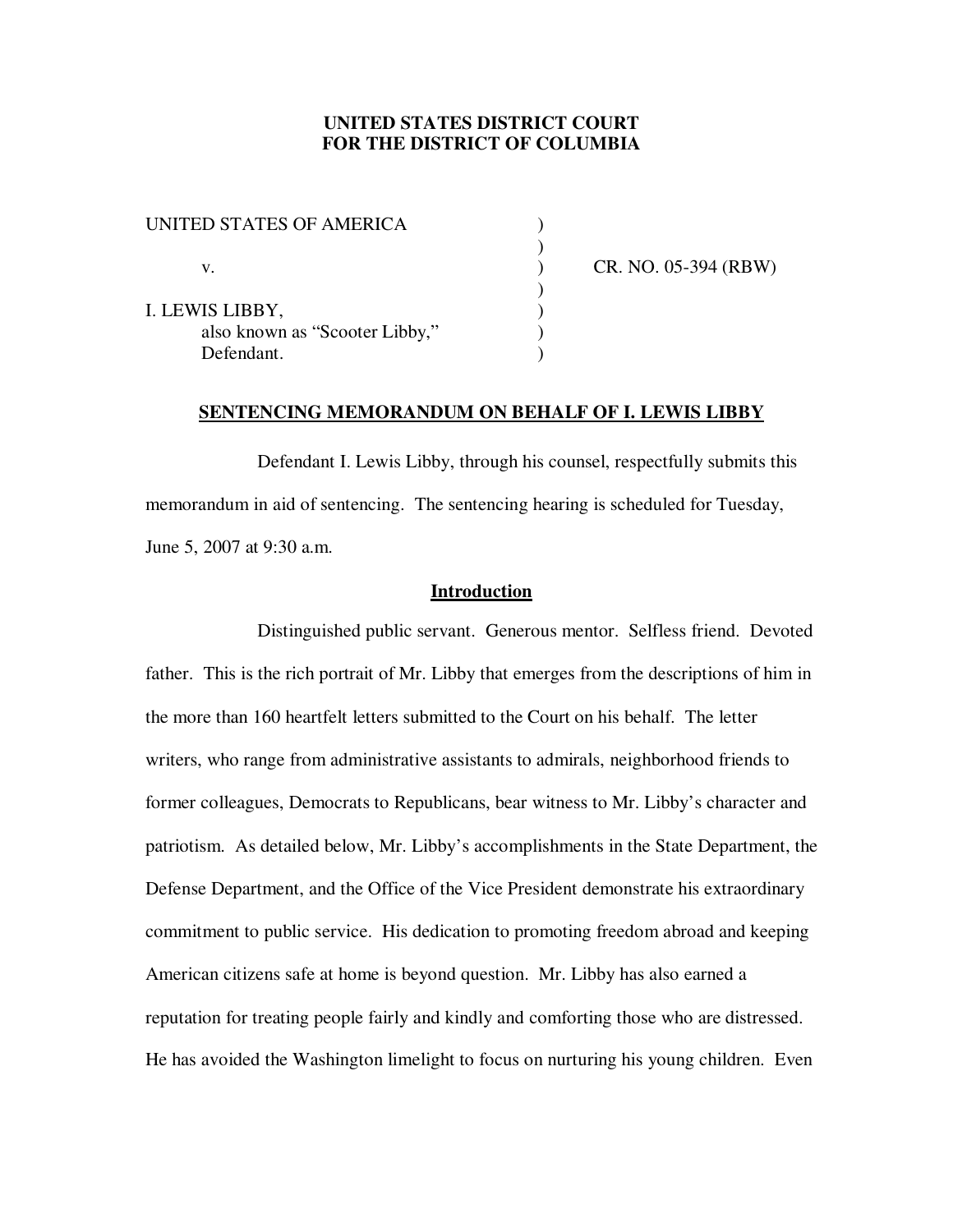those who disagree vociferously with policies he supported while serving in the government believe his conviction is not characteristic of the life he has led.

On the unique facts of this case, and the unique contributions of this man, we believe that under 18 U.S.C. § 3553, a non-Guidelines sentence of probation is warranted.

## **I. The Applicable Sentencing Standard**

Following *United States* v. *Booker*, 125 S. Ct. 738 (2005), the Court must impose a sentence in accordance with 18 U.S.C. § 3553(a), and should no longer presume that a sentence calculated pursuant to the United States Sentencing Guidelines is appropriate. *United States* v. *Pickett*, 475 F.3d 1347, 1353 (D.C. Cir. 2007). Indeed, the correctly calculated Guidelines range is but one factor for the Court to consider in imposing sentence. Most significantly, the Court must impose a sentence "sufficient, *but not greater than necessary*" to comply with the purposes of punishment set forth in 18 U.S.C. § 3553(a)(2). *See also United States* v. *Foreman*, 436 F.3d 638, 644 n. 1 (6th Cir. 2006) ("district court's job is not to impose a 'reasonable' sentence [but] to impose 'a sentence sufficient, but not greater than necessary, to comply with the purposes' of section 3553(a)(2)"); *United States* v. *Tucker*, 473 F.3d 556, 561 (4th Cir. 2007) (same); *United States* v. *Willis*, 479 F.Supp.2d 927, 929 (E.D. Wis. 2007) (explaining that "the so-called parsimony provision . . . directs the court to impose the minimum term necessary to comply with the statutory goals of sentencing"). Those purposes include the need "to reflect the seriousness of the offense, to promote respect for the law, and to provide just punishment for the offense"; "to afford adequate deterrence to criminal conduct"; and "to protect the public from further crimes of the defendant." 18 U.S.C. §  $3553(a)(2)(A)$ , (B) and (C).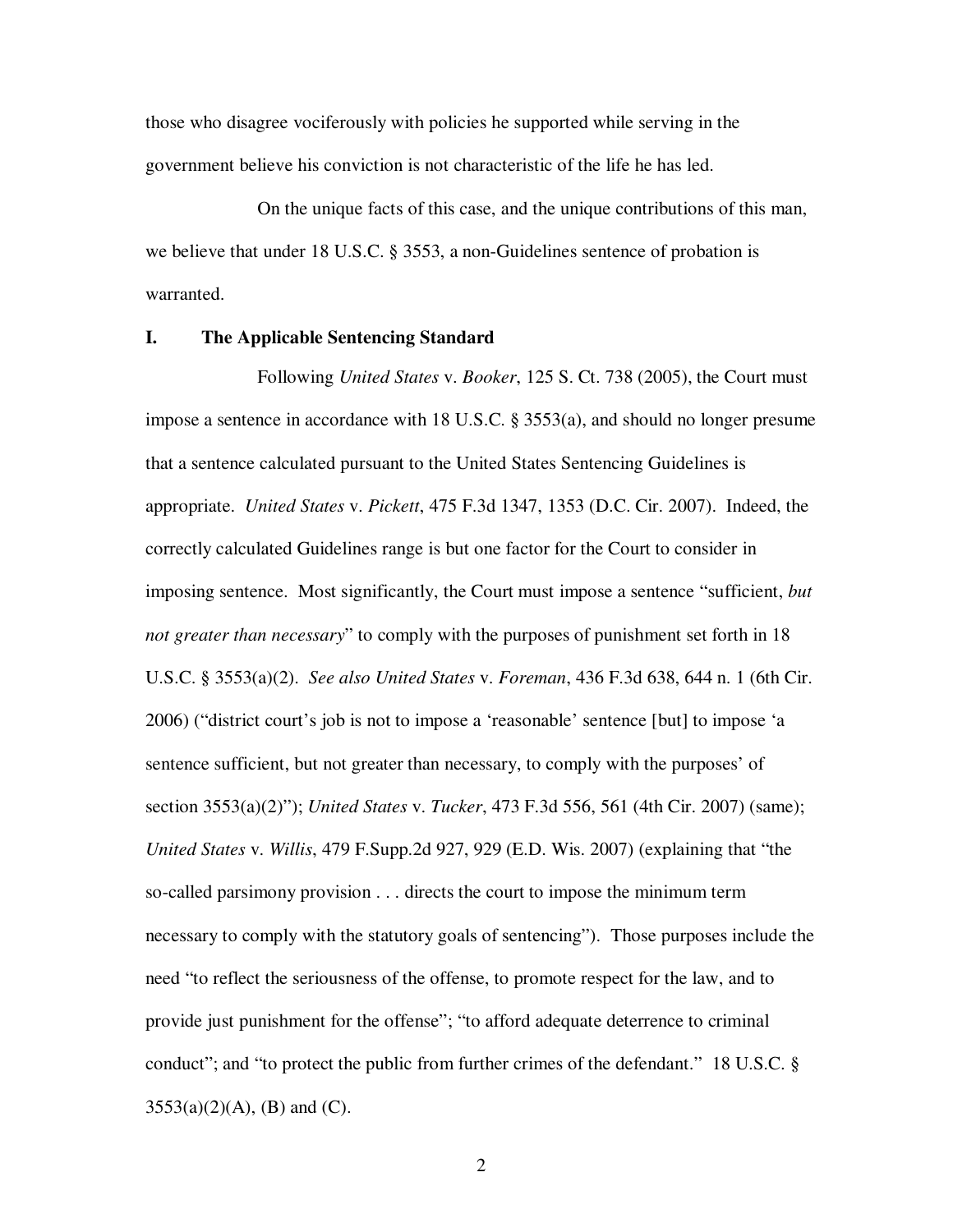Pursuant to § 3553(a), courts must also consider a number of other factors, including "the nature and circumstances of the offense and the history and characteristics of the defendant"; "the kinds of sentences available"; and the Guidelines. *Id*. at § 3553(a)(1), (3), and (4); *see also United States* v. *Simpson*, 430 F.3d 1177, 1186 (D.C. Cir. 2005). Under this new sentencing regime, a court should consider all of the relevant sentencing factors, giving no more weight to one factor than to any other factor. The focus of the new regime is thus a sentence based on the whole person before the sentencing court, rather than simply the version of the person reflected in the numbers and grids of the Guidelines. Here, that focus means that we respectfully urge the Court to sentence Mr. Libby on the basis of the portrait of him presented in the Presentence Investigation Report ("PSR") and in the letters submitted on his behalf, rather than on the basis of some incomplete or distorted picture.

The Probation Office calculated the applicable Guidelines range at 15-21 months and identified several grounds for downward departure from that range. As discussed more fully below (and in a separate memorandum of law addressing Guidelines issues filed today)<sup>1</sup>, we believe that the Probation Office's calculations are correct and the grounds for downward departure well supported. Full consideration of the other factors outlined in § 3553(a), including the fundamental command that the sentence be sufficient, but not greater than necessary to serve the purposes of punishment, makes clear that a sentence of probation is warranted here.

<sup>1</sup> In that Memorandum, we address the government's requests for certain sentencing enhancements. Where relevant to those Guidelines arguments, we have addressed the government's allegations about the record in this case. Because they have no relevance to this proceeding, we have not in either brief responded to the government's arguments defending their charging decisions and conduct of the investigation.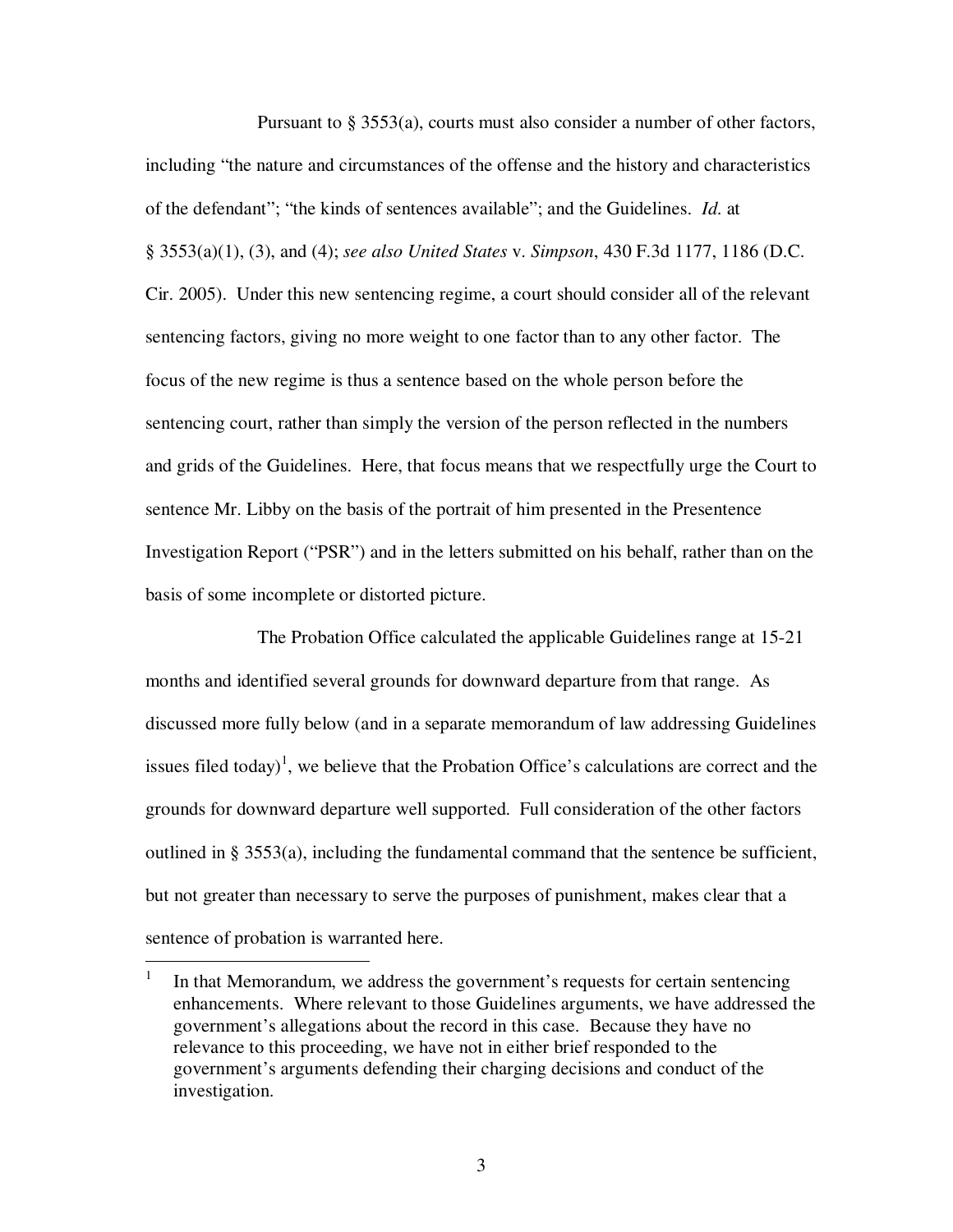# **II. Mr. Libby's Personal and Professional History Support A Sentence of Probation**

Under  $\S$  3553(a)(1), in sentencing Mr. Libby the Court must consider his "history and characteristics." We have submitted over 160 letters from a comprehensive cross-section of people who know Mr. Libby, all attesting to Mr. Libby's decency, work ethic, and "quiet patriotism." The letter writers come from many different periods in Mr. Libby's life and from across the political spectrum. They are conservatives and liberals; career public servants and people working in journalism, medicine, and law; professional mentors and pro bono clients. They run the gamut from four-star generals and admirals to non-commissioned officers; renowned professors and cabinet officials to secretaries, law firm associates, and junior staffers. Mr. Libby has touched all of these people's lives, and we rely on their letters to show what he is truly like. We urge the Court to consider the letters for what they are: powerful evidence of mitigation supporting a sentence of probation. 2

#### A. Mr. Libby Has Made Great Contributions to the Public Interest

After graduating from law school in 1975, Mr. Libby worked in private practice until 1981, when he first entered government service with the State Department. He initially served as a speechwriter on the Policy Planning Staff, and then moved into positions in the Bureau of East Asian and Pacific Affairs. His work included, for example, contributing to the policies that helped bring an end to the Marcos dictatorship in the Philippines and fostered the creation of a democratic government in that country.

<sup>2</sup> The letters have been provided to the Court by the Probation Office in connection with the Presentence Investigation Report ("PSR"). Out of respect for the writers' privacy, we do not identify individual letter writers by name here.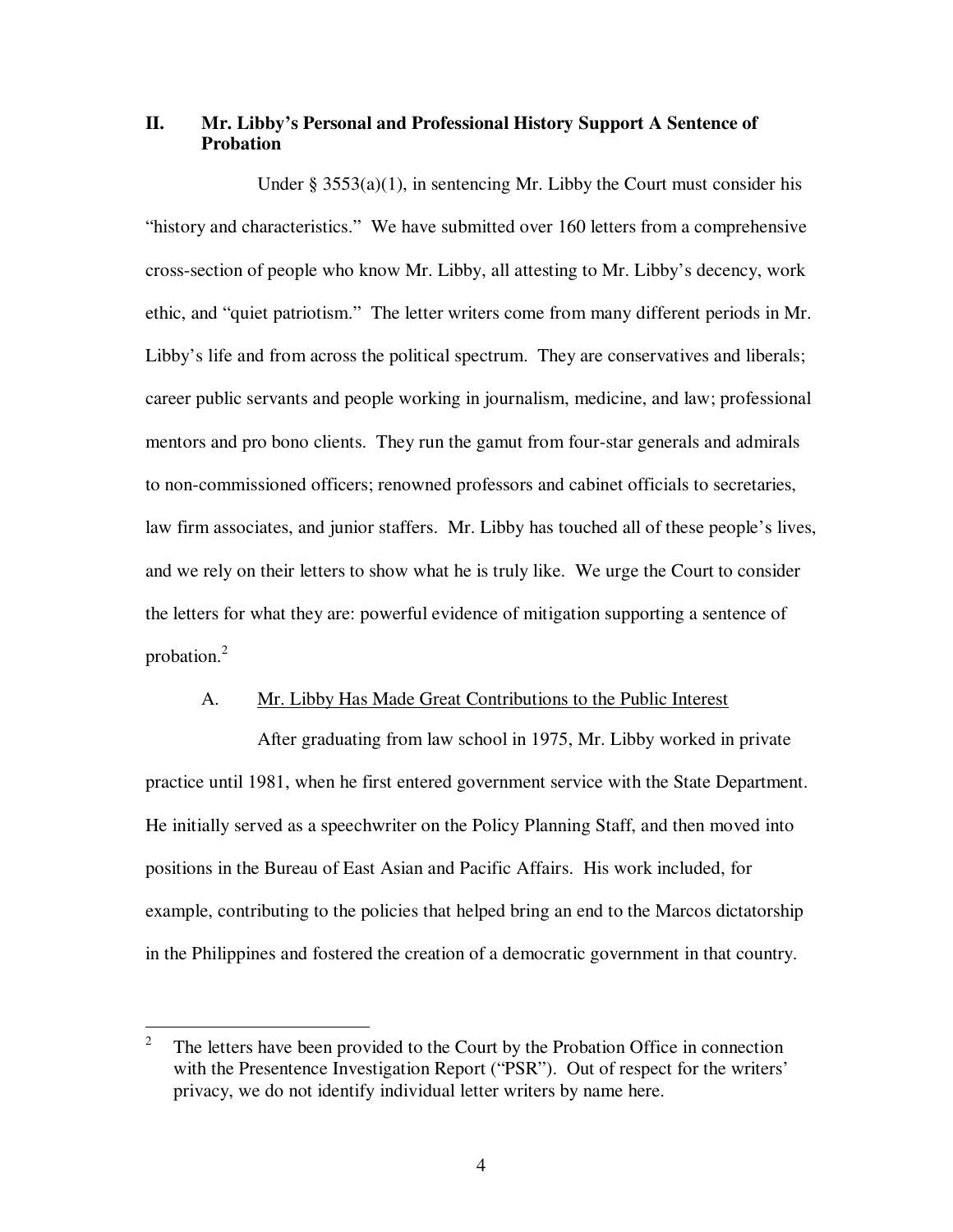One of Mr. Libby's former State Department colleagues remembers him from that time period:

> Scooter was deeply committed to public service and very much of a team player. It was not just that he worked well with me; he worked well with everyone. His sense of humor, often self-deprecating, won him many friends.. He was never dogmatic, even if he had strong viewpoints. He kept confidences and he always offered good advice. If I was inclined toward an impetuous action, he would gently talk me into thinking about what I had in mind and how best to act on it. He is someone I came to trust and who I felt could always be counted on.

In 1985, at the end of his tenure at the State Department, Mr. Libby won

the Department's Foreign Affairs Award for Public Service. When he returned to private practice, he dedicated substantial time to public interest matters, including pro bono assistance on a study regarding the reorganization of Pentagon bureaucracy. Mr. Libby was called to government service again in 1989, this time for the Defense Department, and he was subsequently confirmed by the Senate as Deputy Under Secretary of Defense for Policy. According to one of his former Pentagon colleagues, Mr. Libby "stood out as a true and dedicated professional who placed the nation's interests first, above those of party politics or self-advancement. His concern was for the good of the country."

Another former colleague and career civil servant writes:

Scooter greatly impressed me by his determination to fully understand for himself, and convey to his superiors, the complexity and details of the issues. He did not stand on rank or ceremony. His focus was relentlessly substantive, and he pored over analytical reports in a way that I do not believe is common in busy, high level political appointees. He educated himself about technical, military issues previously unfamiliar to him. He was forthright about what he knew, and eager to learn from the knowledge of others. I believe his performance exemplified the very highest standards of government service.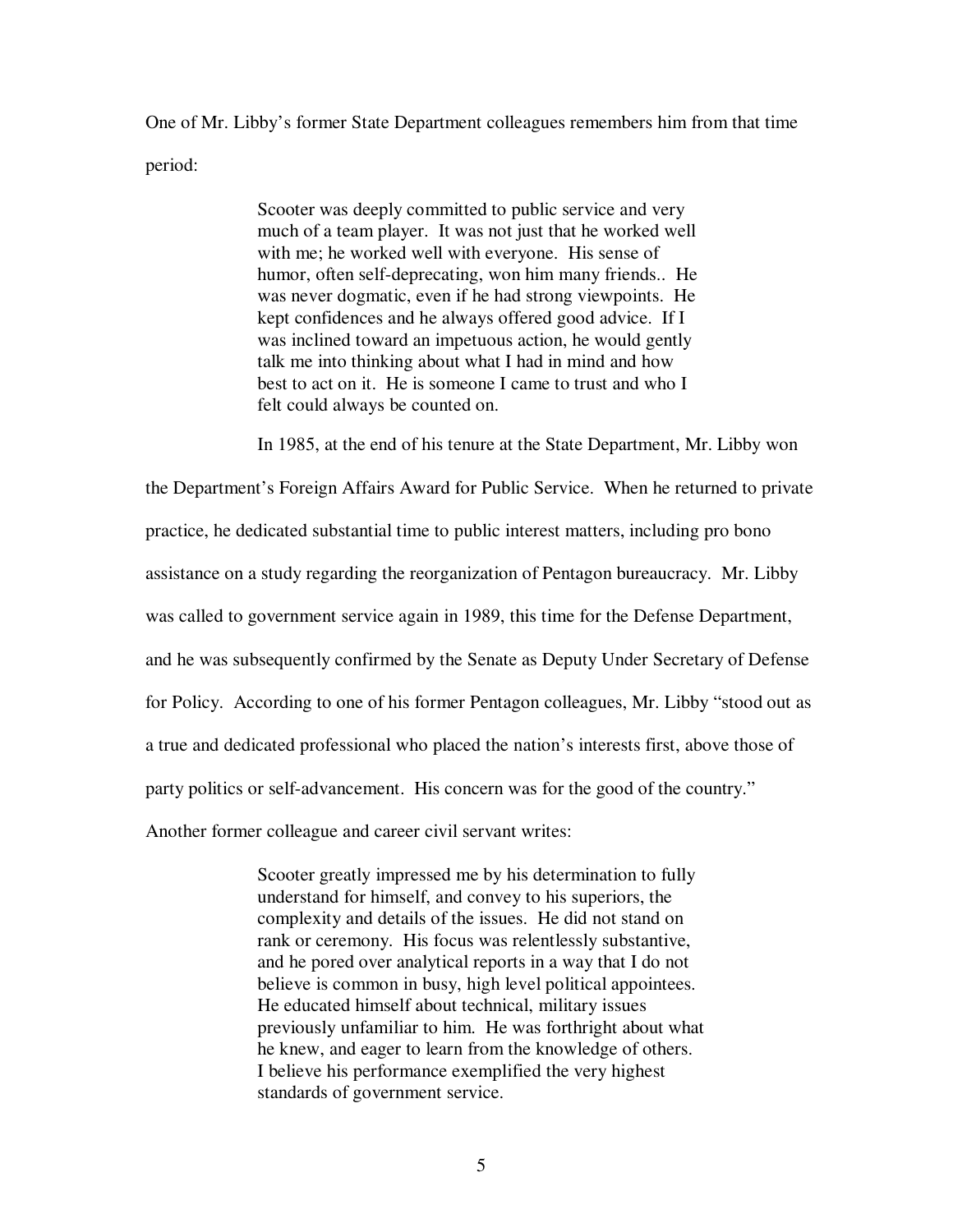A retired vice admiral who worked with Mr. Libby recalls that during these years,

> Scooter was at the center of the storm – a trusted advisor as we worked through the liberation of Panama, a crisis in the Philippines, the fall of the Berlin wall and . . . Operations Desert Shield/Storm (Gulf War I). When we worked late nights – or even all night – Scooter was likely to be there. . . . Scooter's counsel was routinely sought, respected and taken.

Another retired admiral recalls that Mr. Libby's efforts "were central to our success in the [Gulf] war. Prime examples were his role in helping plan the 'left hook' into Southern Iraq from Kuwait, the truly effective bio-defense posture of the United States military and his untiring efforts to gain funding from allies. . . ." As described below, Mr. Libby would continue to develop his expertise in bio-defense, and this knowledge became particularly critical after the 9/11 terrorist attacks.

While at the Pentagon, Mr. Libby also helped to bring stability and democracy to Eastern Europe at the end of the Cold War. A former civilian military leader remembers, "I grew to admire his intellect and his wisdom during that remarkable period in which the Soviet empire, and ultimately the Soviet Union itself, disintegrated – a period in which both Scooter and I played important roles." For example, in the words of another former Pentagon colleague, "[n]ot only did he oversee important reductions in the nuclear arsenals of Russia and the United States, but his patience, persistence, and ability to listen to all sides were critical qualities in brokering a key agreement with Ukraine – one in which that country agreed to get rid of its arsenal of nuclear weapons." According to a retired colonel, Mr. Libby "worked tirelessly" to assist "the people of Eastern Europe and the Soviet Union who were at the beginning of their emancipation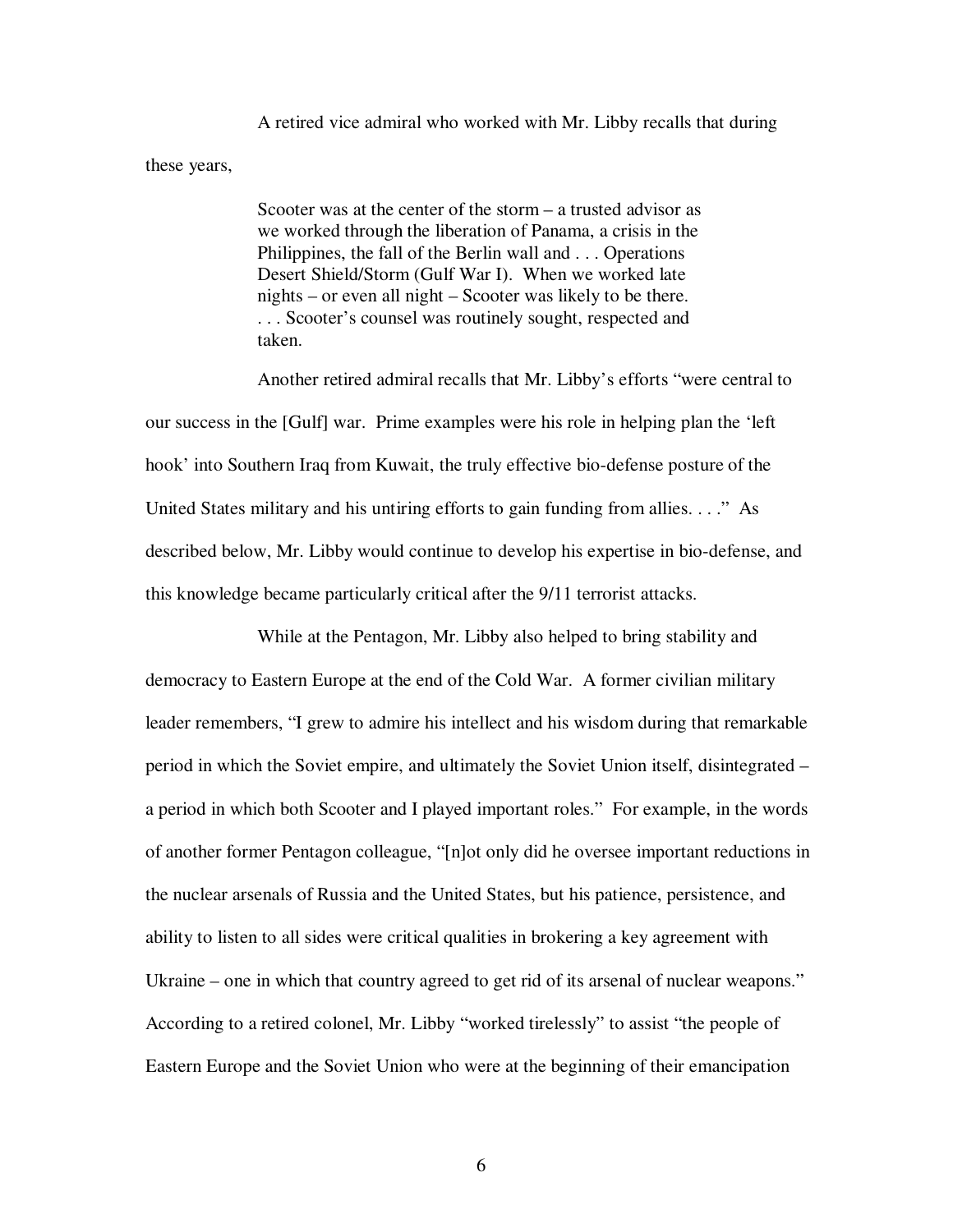from tyranny. In meetings with senior officials in the Soviet Union, Hungary, Poland, and elsewhere he was a strong advocate for the rule of law, civilian control of the military, and respect for human rights."

Without Mr. Libby's leadership in building alliances with former Eastern Bloc countries, writes one admiral, he "could not have fully succeeded as Commander in Chief of Allied Forces Southern Europe in Bosnia and with the 'Partnership for Peace Alliance' under NATO." A former top official in the State Department and the State Department recalls that Mr. Libby "made decisive contributions to the development of our first post-Cold War defense strategy – a shift that made possible a nearly  $40\%$ reduction in spending and force levels – and played a leadership role in developing entirely new relationships with . . . the former Warsaw Pact countries." In 1993, at the end of his service at the Pentagon, Mr. Libby won the Department of Defense Distinguished Service Award and the Department of the Navy Distinguished Public Service Award.

From 1993 through 2001, Mr. Libby again worked in private legal practice. During this time, he was asked to serve as the managing partner of the Washington, D.C., offices of two separate law firms (first, Mudge, Rose, Guthrie, Alexander & Ferdon; then, Dechert, Price & Rhodes). Although he became a busy and successful attorney in Washington, Mr. Libby's commitment to the public interest never waned. He devoted considerable time to pro bono projects, many of which concerned national security. For example, after he left the Pentagon, Mr. Libby volunteered repeatedly to help train young policy analysts in the Defense Department's annual Summer Study program at the Naval War College in Newport, Rhode Island. In 1998,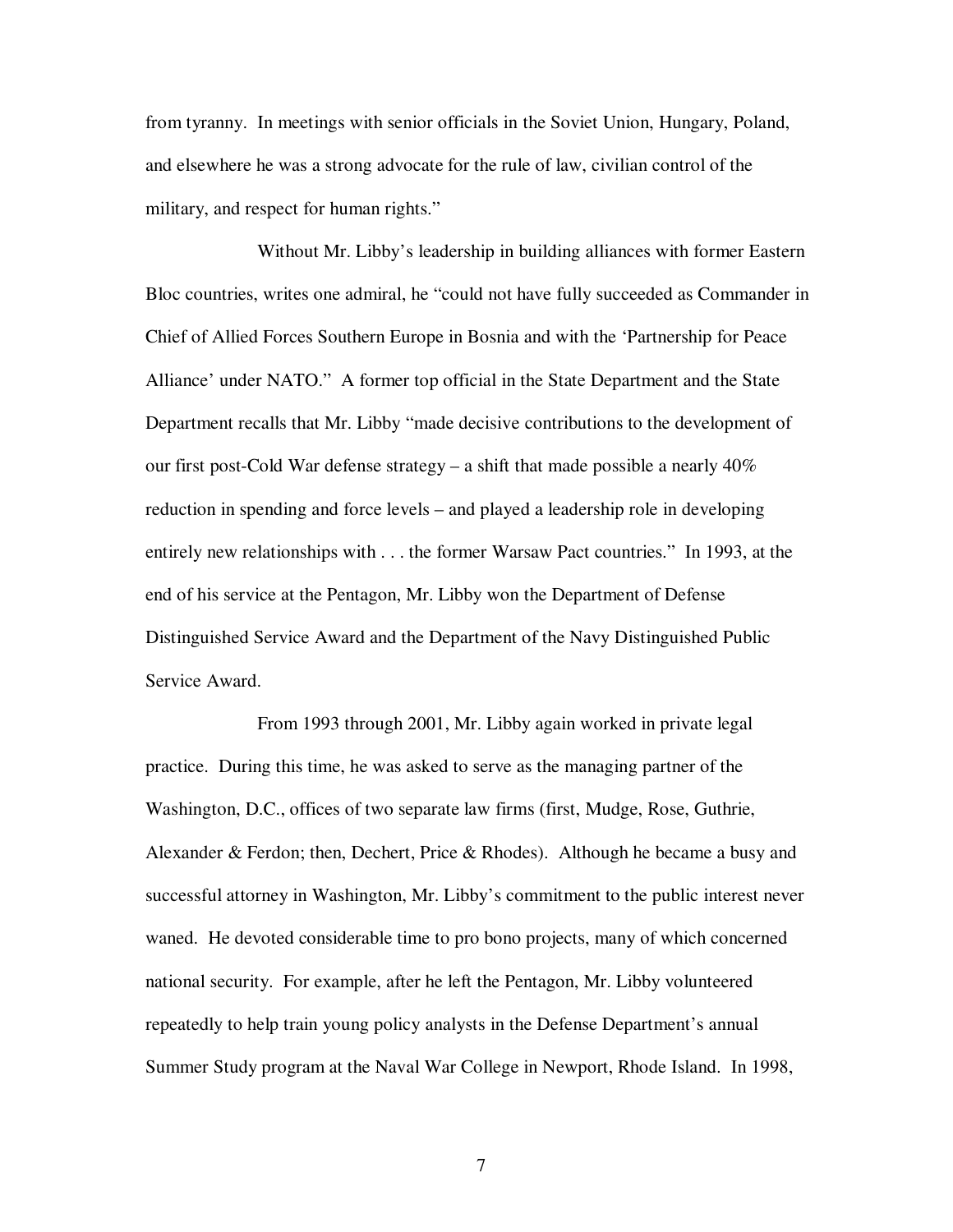Mr. Libby served, practically on a full time basis for over half the year, as the Legal Advisor to the House Select Committee on National Security, known as the Cox Committee, which uncovered the theft of U.S. military secrets (including nuclear weapons technology) by the People's Republic of China. According to the Chairman of the Committee,

> Scooter's service . . . was twofold. First, he shared his considerable talents and expertise largely pro bono. Second, having been hired with the approval of both the Democratic and Republican leaders of the committee, he worked very hard to ensure that the committee's work was conducted entirely on a bipartisan basis. The committee's unanimous report to the Congress was in part a reflection of the bipartisan spirit of dedication to the nation's interests that he brought to his work as Legal Advisor.

From 1999 to 2000, Mr. Libby led a pro bono project for the Center for

Strategic and International Studies, a bipartisan research organization, which focused on the laws that would apply in the aftermath of a domestic biological weapon attack. In the wake of the 9/11 attacks, Congress found this scholarship particularly useful when crafting new legislation to help cities, hospitals and EMR personnel respond to chemical or biological attacks.

In the late 1990s, Mr. Libby also served on the Board of Advisers of the Center on Russian and Eurasian Studies of the RAND Corporation, and on the ABA Standing Committee on Law and National Security. In addition, he informally advised professors and think tanks on a variety of national security issues, ranging from the rise of China to the conflict in the Balkans to U.S. defense budgets.

Mr. Libby did not focus his commitment to pro bono activities entirely on issues of public policy. Throughout his career in private practice, Mr. Libby frequently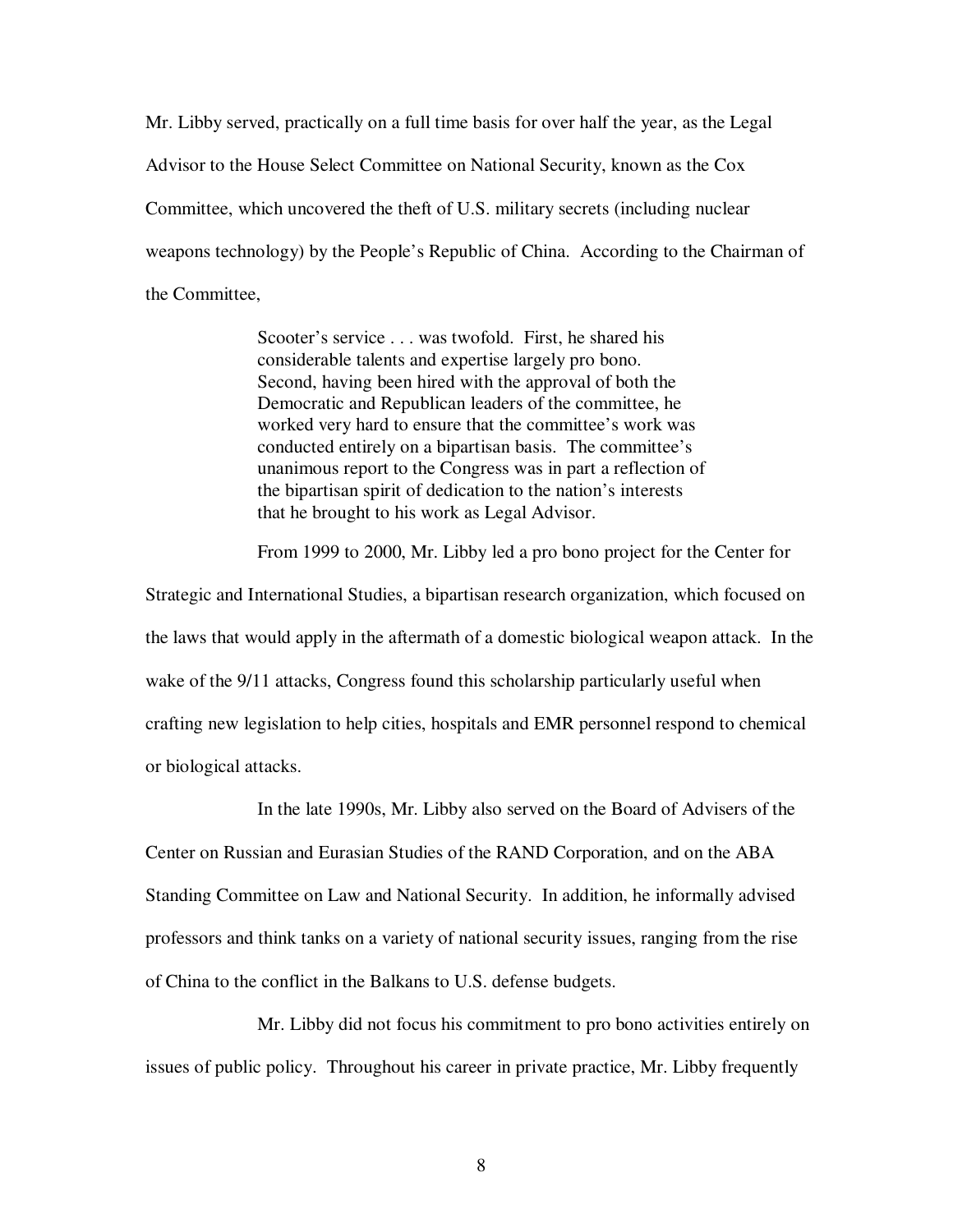represented individuals for little or no compensation, including active or former government officials who found themselves embroiled in ethical or regulatory inquiries. Such individuals often had limited financial means (because they were career civil servants) and found themselves overwhelmed by the situations they faced. A former staffer in the Office of the Vice President ("OVP"), who also worked in private practice with Mr. Libby, recalls that he built a reputation among government employees "as someone to go to in times of need. Whether it was straightening out a regulatory matter related to travel receipts or advising someone's transition to the private sector, Scooter took special care to treat these clients as well as the largest corporations." A former colleague and national security professional reports that "[in] several instances that I am aware of, Mr. Libby devoted many hours over many months to these cases and his counsel was instrumental in sparing innocent people from what might otherwise have been completely undeserved but very onerous consequences." One such former pro bono client writes:

> Scooter acted as my counsel when I worked in the White House and was being investigated for a possible leak of classified information to a national newspaper. The unfounded charge would have ruined me professionally and fighting it would have potentially ruined me financially. With no hesitation, and like the good friend he is, Scooter provided pro bono advice and assistance that ultimately led to my regaining a security clearance and saving my career in national security.

Mr. Libby also donated his time to individuals and organizations outside

the U.S. government. These pro bono projects included representing the Corporation for Public Broadcasting, helping to establish an overseas school for handicapped children, and assisting the Holocaust Museum. And Mr. Libby has represented individuals who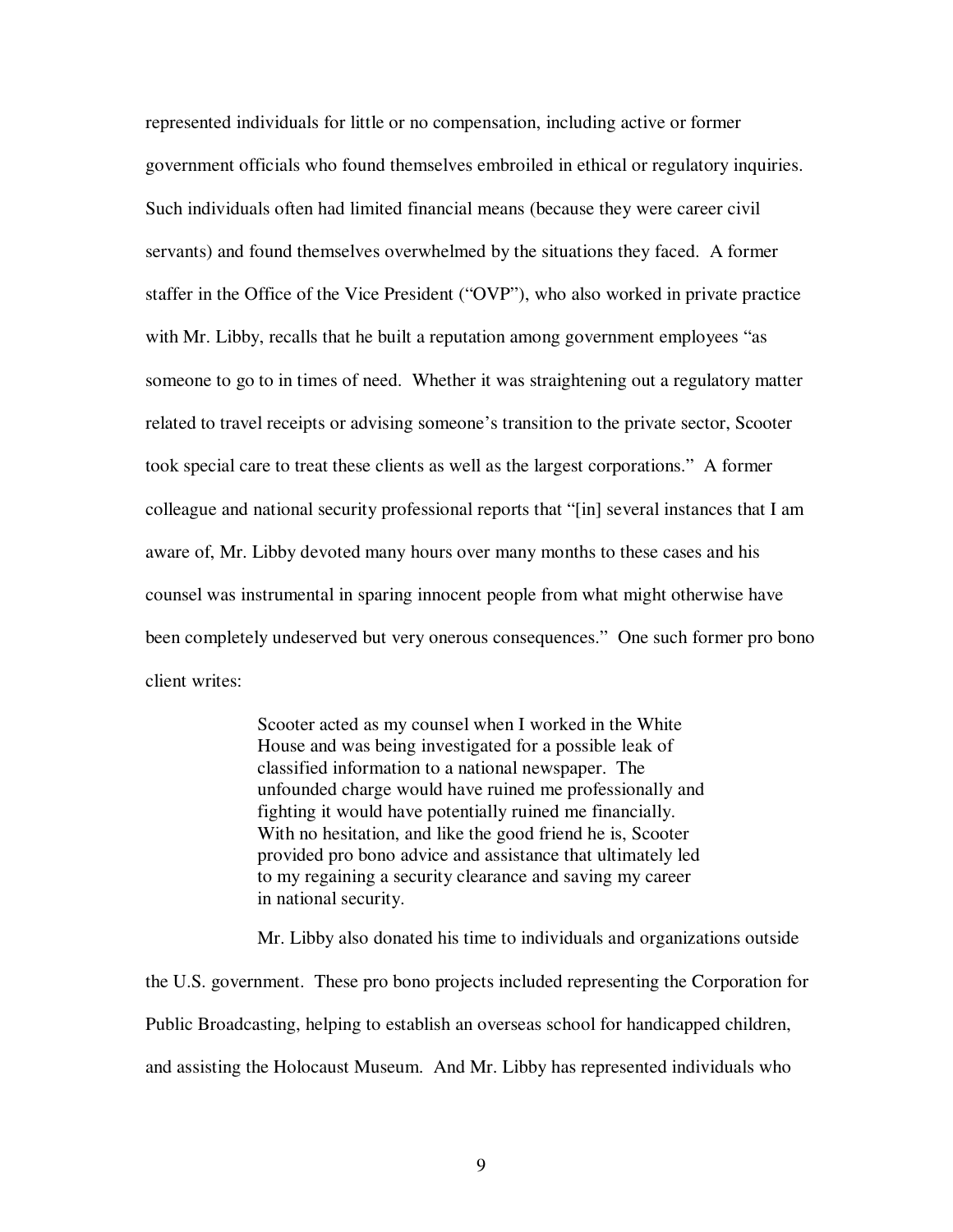worked outside the government. In one case, he helped a Vietnam veteran obtain an endorsement deal for prosthetic limbs, and in another he represented a housekeeper who had been held against her will by her employer. In addition, Mr. Libby served on the board of advisors for Freedom House, a non-partisan organization established by Eleanor Roosevelt and Wendell Wilkie that promotes democracy and human rights. Keenly aware of the importance of public service, Mr. Libby also encouraged his colleagues to take on pro bono matters and accept positions in the government, as several letter writers have noted.

In 2001, Mr. Libby was called to serve his country for a third time, and he became the Chief of Staff and the National Security Advisor to the Vice President. As numerous letters indicate, Mr. Libby did not seek high office for partisan purposes or for personal aggrandizement, and he was most comfortable toiling behind the scenes, out of the public eye. One high school friend and former journalist describes Mr. Libby as a "policy wonk." A former diplomat reports: "Scooter was not a political partisan, or actually 'political' in any sense commonly used." Similarly, according to a former Pentagon colleague, Mr. Libby never acted out of "partisan animus, much less the sort of vengefulness attributed to him in the press." Another friend recalls his conversations with Mr. Libby about public service as "captur[ing] Scooter's utter lack of interest in hard-edged partisanship." When called upon in 2001, Mr. Libby returned to government service to work for the Vice President for the same reasons that he encouraged this friend to take a high-ranking position in the State Department during the Clinton administration: because "the matter had nothing to do with Washington partisanship and everything to do with duty." According to this friend, Mr. Libby believes that "when you're offered a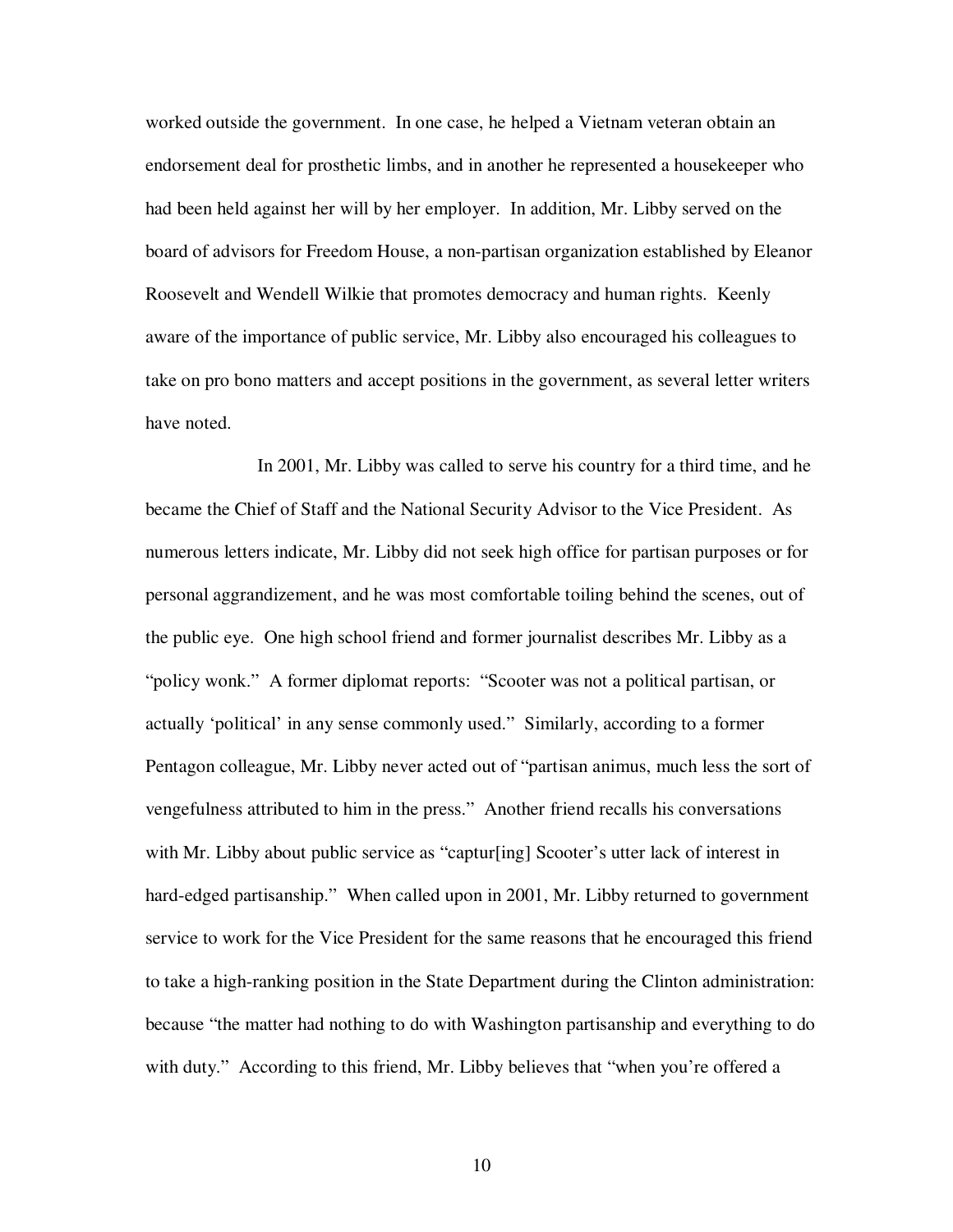position [in government] of . . . significance – and you believe you can do the job well – the presumption ought to be that you'll take it."

This description of Mr. Libby's sense of duty is echoed throughout the letters submitted on his behalf. For example, one writer explains that Mr. Libby sacrificed time with his family because "of a belief in public service not out of some great ambition for visibility." And an economic analyst who has known Mr. Libby for over thirty years describes Mr. Libby as "an understated, undemonstrative man, but his love for and devotion to America is palpable to anyone who has worked with him. It is his quiet patriotism, rather than careerism in even the slightest degree, that has motivated his public service and the serious, principled, and selfless manner in which he has conducted himself."

In the OVP, Mr. Libby combined his talent for managing a large group of professionals (he supervised over 80 staffers) and his expertise in military and foreign policy analysis and policy-making. John Hannah, who succeeded Mr. Libby as the Vice President's National Security Advisor, testified at trial that Mr. Libby essentially held two full-time jobs, and that he (Hannah) found holding just one of them to be "very challenging," even "overwhelming." Feb. 13, 2007 Trial Tr. at 36-37.<sup>3</sup> A former OVP deputy recalls:

> During my time in Washington I never met anyone who worked longer hours, had a broader range of responsibilities, or was more serious about fulfilling them than Mr. Libby.  $\dots$  [I]n all of my dealings with him, I always found Mr. Libby to be exceptionally thoughtful and open-minded. Far from being an ideologue, . . . Mr. Libby

 $3$  Mr. Libby also held the position of Assistant to the President, which required him to perform additional domestic and national security duties.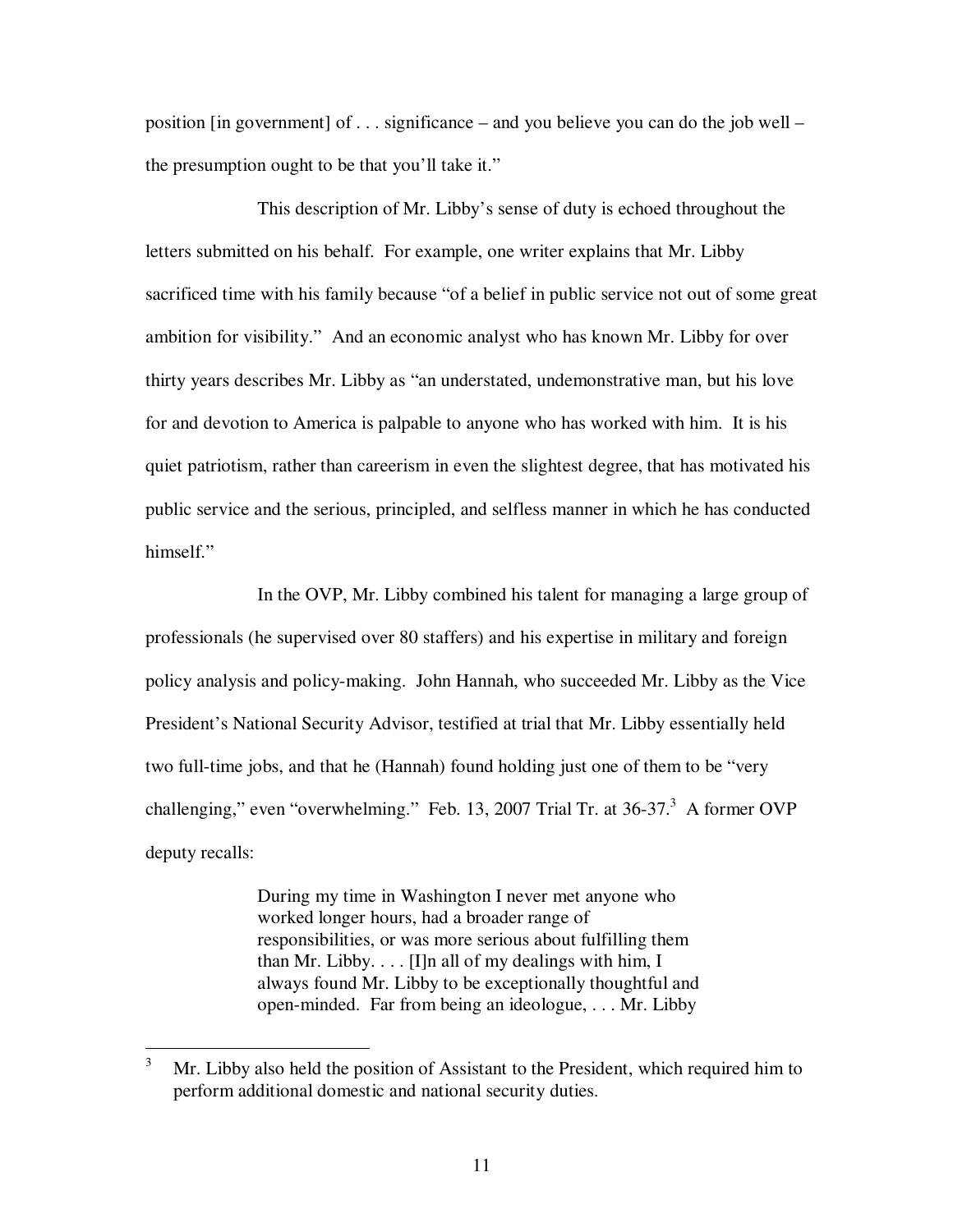was genuinely interested in ideas and in hearing a variety of arguments and points of view.

Not surprisingly, Mr. Libby's job became even more taxing after the 9/11 terrorist attacks. Mr. Libby's former colleagues in the OVP believe that after those attacks, he drove himself "relentlessly," even "mercilessly." The Vice President's White House physician comments that during this time period, "[t]he stress was continuous and intense. . . . I can tell you for certain that Mr. Libby worked himself to exhaustion day after day. This is a testimony to his devotion to our nation and the Vice President." Despite his fatigue, Mr. Libby led by example. According to a former OVP staffer: "It was Scooter's work ethic, steadiness and commitment in the days, months and years following 9-11 that most inspired me and has taught me the definition of true leadership in the face of adversity."

As the Court is well aware, while he served in the OVP, Mr. Libby began most mornings by participating in a CIA briefing with the Vice President, and spent much of the rest of the day in meetings on national security issues, including meetings of the National Security Council. His counsel was respected by senior participants in those meetings, who were grappling with new threats to national defense and great uncertainty. According to a former Chairman of the Joint Chiefs of Staff,

> [Scooter] brought clarity and innovation to our discussions, qualities that are refreshing and so needed in a large bureaucracy. On many occasions he would seek me out before or after a meeting to get my advice on military matters or ask me further questions. Scooter's dedication to the nation's security and his thoughtfulness were evident .... I always came away from our encounters thinking how lucky the country was to have someone of his caliber helping think through the great security challenges we all faced.

A former professor and high-ranking government official writes: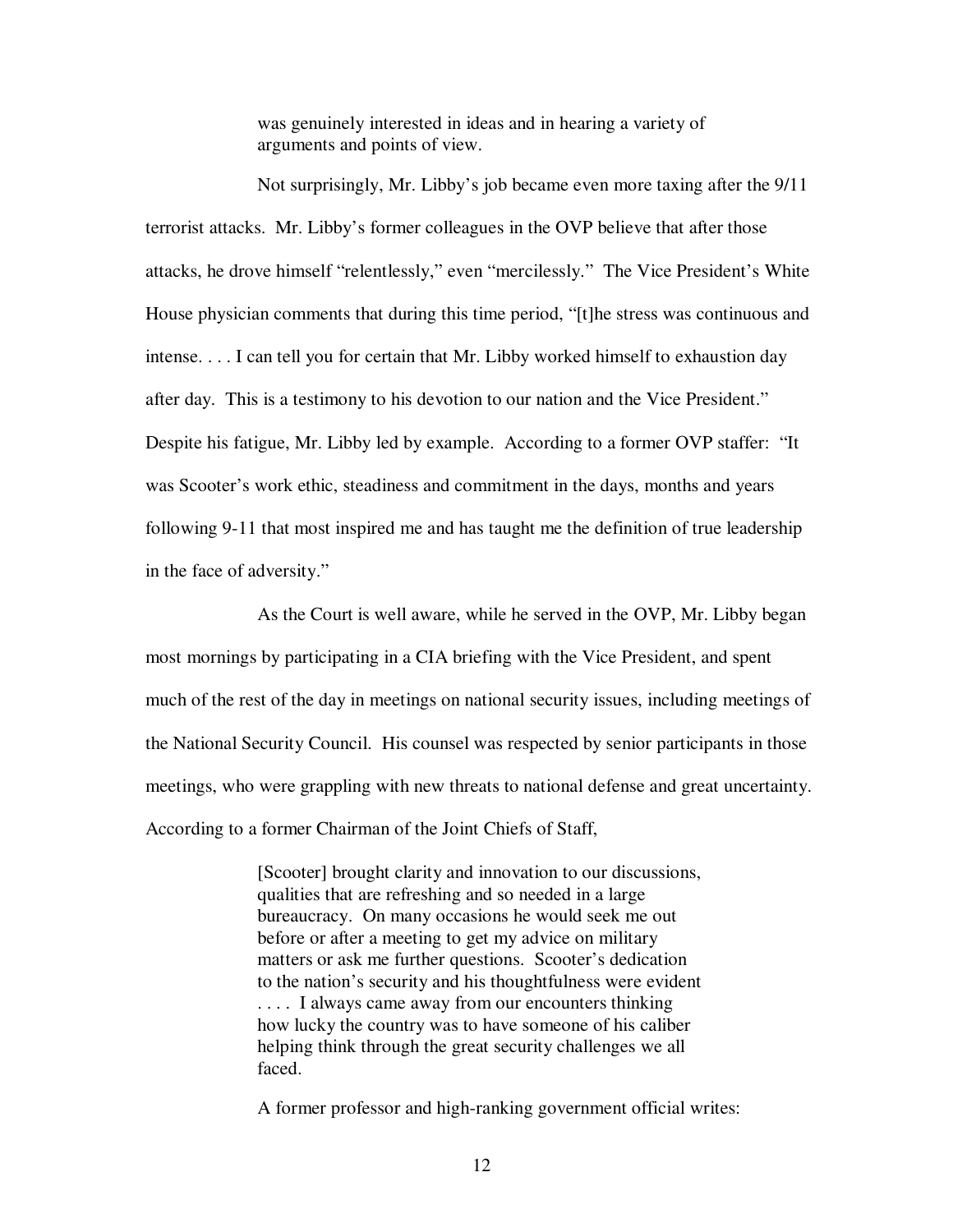During these years at the White House, I encountered no one more driven by analytical temperament, firmness of mind and sound policy reasoning than Scooter Libby. … He was always at the center of the policy debates, quietly courteous, powerfully analytical, attentive to the views of others, including those who disagreed with him and striving to protect the United States and its democratic institutions from terrible and abiding external threats. In sum, Mr. Libby in my judgment has been over the decades an exemplary public policy practitioner of the kind I sought to develop among students during my 14 years as a Dean and Professor at Harvard's Kennedy School of Government.

Mr. Libby devoted long hours to, among other things, addressing threats

from terrorist groups such as Al Qaeda, trying to stabilize the situation in Iraq, and monitoring developments in Iran and North Korea. We will not rehash Mr. Libby's national security duties here. Nevertheless, we emphasize that preventing another terrorist strike on American soil was Mr. Libby's number one objective. According to a former OVP deputy, "I saw first-hand his deep commitment to do everything humanly possible to prevent another terrorist attack."

Applying the experience he had been developing for more than a decade,

Mr. Libby focused in particular on protecting the nation against mass casualty attacks using weapons of mass destruction. For example, he rang the alarm concerning the nation's failure to develop and stockpile adequate countermeasures against bioterror threats such as anthrax, smallpox, botulism, and the Ebola virus. A former OVP deputy reports that Mr. Libby

> was motivated by an extraordinary commitment to protecting the nation from terrorist attacks, and particularly those that might involve mass casualties from nuclear, chemical or biological weapons. His knowledge and expertise in these matters predisposed him to raise concerns and possible scenarios that others had simply overlooked,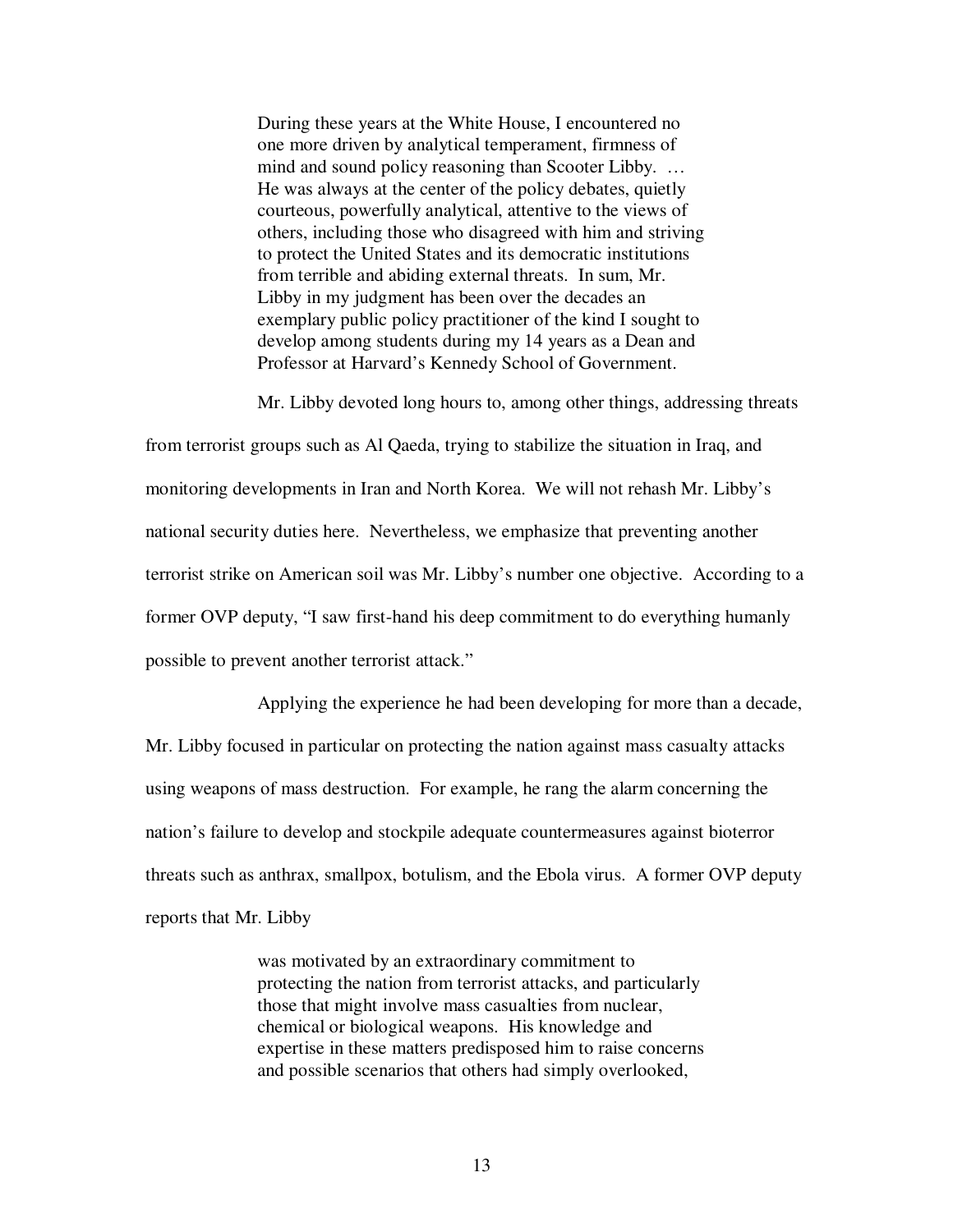particularly in the areas of transportation security and biodefense.

Mr. Libby successfully advocated legislation for Project Biowatch (which provides for early detection of biological aerosol attacks) and Project Bioshield (which lends Federal support to the development of medical countermeasures against biological attacks). A senior official at the National Institutes of Health and renowned expert in the field writes, "I do not believe that we would have had the Bioshield legislation or several of the countermeasures that we now have in the Strategic National Stockpile were it not for the tireless efforts of Mr. Libby." And an OVP staffer reports that due in large part to Mr. Libby's urging, "the nation's ability to detect and respond to the covert introduction of fissile material" was strengthened "through the creation of the Domestic Nuclear Detection Office in the Department of Homeland Security." By stiffening our defenses, these efforts serve to discourage attacks on America, and may yet save the lives of tens of thousands of Americans.

#### B. Mr. Libby Has Demonstrated Strong Moral Character

Several additional themes leap out from the many letters submitted on Mr. Libby's behalf. Mr. Libby is known for being fair and generous, particularly by the people who have worked with him. For example, he has mentored countless young professionals in Washington. Letter after letter portrays Mr. Libby as uncommonly kind and unselfish, as someone who constantly looks to help others. And Mr. Libby is regularly described as a modest, genuine man who treats everyone with respect.

As numerous letters show, Mr. Libby's friends and former colleagues were stunned by his indictment and saddened and perplexed by his conviction. Indeed, even people who are not particularly close to Mr. Libby are bewildered by this sad turn of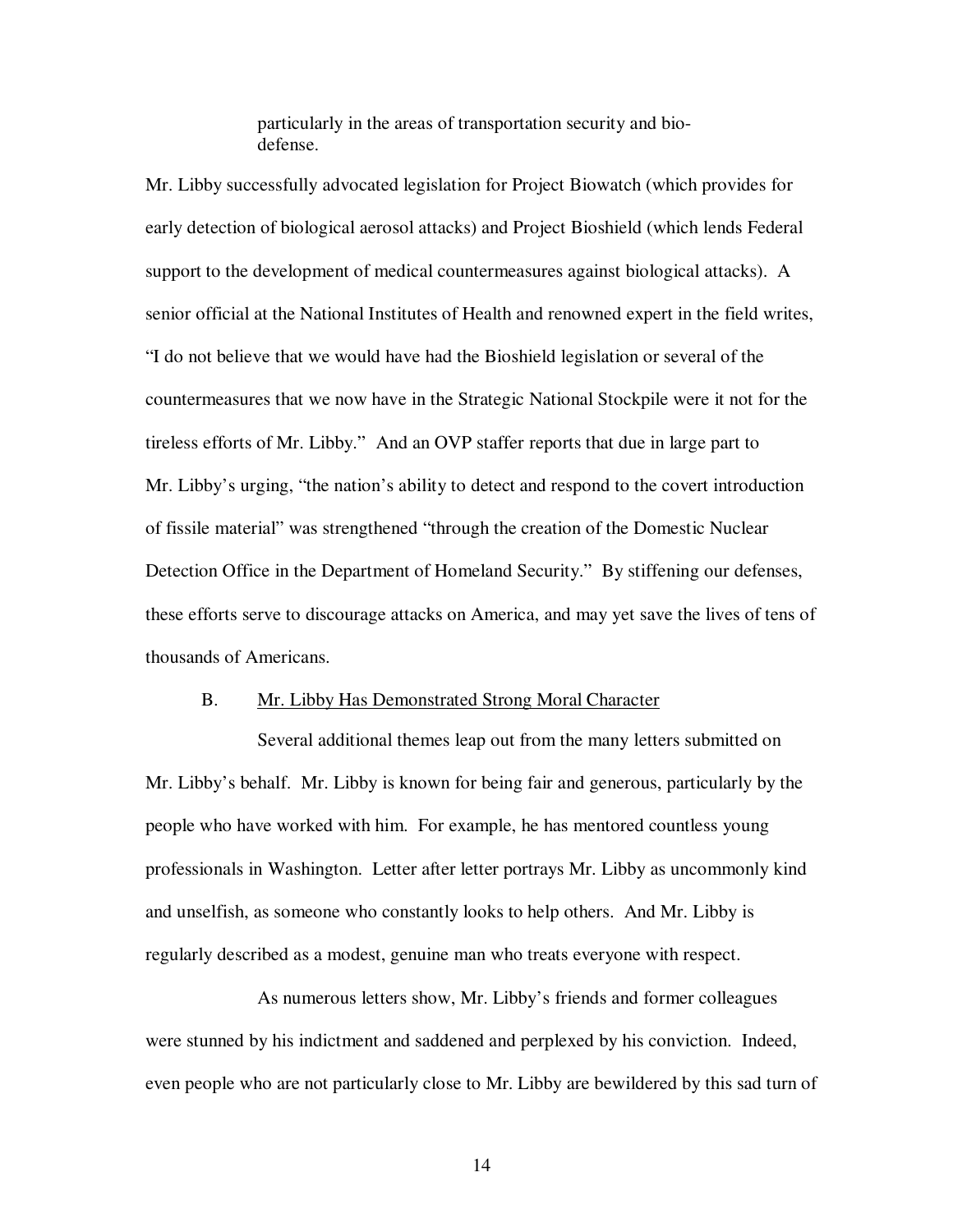events. This is evidence that the crimes for which he was convicted represent an aberration in an otherwise upstanding life.

1. Mr. Libby Is Known For His Fairness and Generosity

Mr. Libby was known as a great boss, both in private practice and the public sector. Commenting on Mr. Libby's appointment as managing partner of two

different law offices, a former colleague noted that such organizations "are notorious for

being difficult to manage. In my mind, Scooter gain[ed] the respect of this prickly group

of people partly due to his terrific skills and talents, but in no small measure also due to

the sense of fairness that imbues all of his actions." Indeed, one of Mr. Libby's former

law partners reports that he was appointed to lead Dechert's Washington office "because

we saw in him a man of character who would give his time and attention to creating an

environment that would allow others to succeed." In a similar vein, a lawyer who

worked for Mr. Libby as an associate remembers:

Scooter consistently helped other lawyers without their even knowing that they benefited from his generosity (Scooter was too modest to tell anyone what he did for them, and he was not the type of person who sought praise for his good deeds). For example, I recall several instances in which Scooter brought in a new client or matter to the law firm and gave the "credit" in registering the client or matter to another lawyer in order to build the other lawyer's practice. He did this to his own financial detriment.

Numerous letters refer to Mr. Libby's support for young professionals in

Washington. He took a personal interest in their careers, supporting their work and

enabling them to excel. A former State Department colleague writes:

I have had many occasions to observe and admire Mr. Libby's interest in identifying talented and independent-minded young professionals and helping to launch them on promising scholarly, legal, or governmental careers. To my personal knowledge, he has unselfishly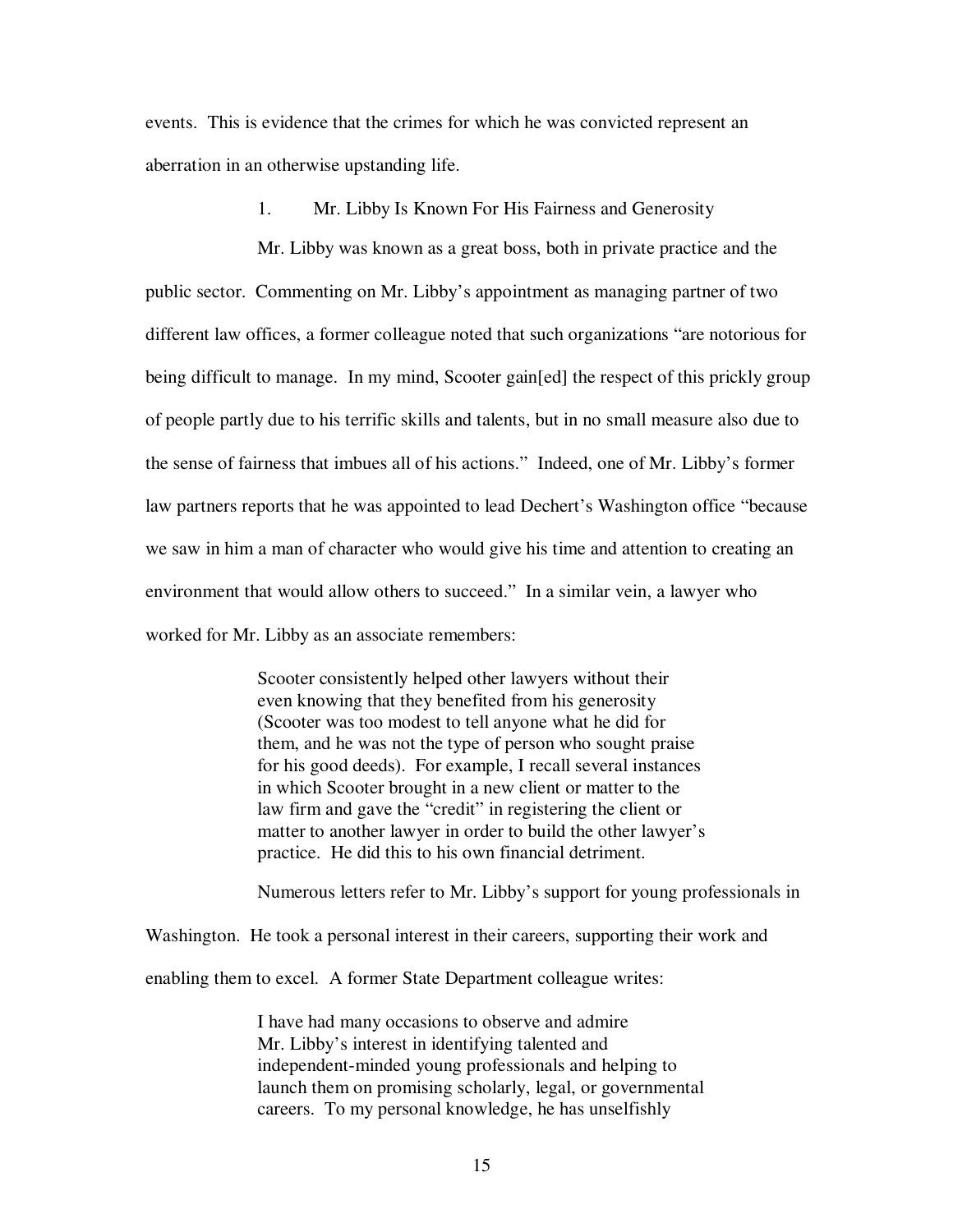mentored dozens of individuals who have become stars in their respective fields and has done so with total disregard for their race, gender, or political or ideological persuasion.

A former Defense Department and OVP colleague recalls that although

"we were at different levels and in different parts of the Undersecretary for Policy's operation, Scooter went out of his way to help a junior colleague survive and succeed in what was then a challenging and sometimes hostile environment for a 30 year old single woman." Similarly, a former OVP staffer reports:

> It is with . . . compassion that Scooter took me under his wing and mentored me. As a mentor, Scooter tested me, showed me how to work in the complex governmental system and taught me how to think about problems and ask the right questions to ensure that I obtained the most accurate and complete information. . . . [He] has inspired me to pursue a career as a public servant.

Mr. Libby's interest in the careers of his mentees continues long after they

have stopped working with him. Another former OVP staffer writes that her relationship with Scooter and his family lives on today. "He has a genuine interest in my success personally and professionally. Whether it's over dinner at his family's home, or in a phone call or email to check in, Scooter is the kind of person everyone wants to have as a friend or a boss."

Finally, Mr. Libby is committed to equal opportunity. According to one of his former OVP deputies, when Mr. Libby assembled the OVP staff, "he was focused on not only hiring the most highly qualified people, but also providing opportunities for women and minorities as well. . . . At one point, I recall that seven out of twelve senior staffers were women." A former OVP senior staffer recalls that Mr. Libby urged the administration to engage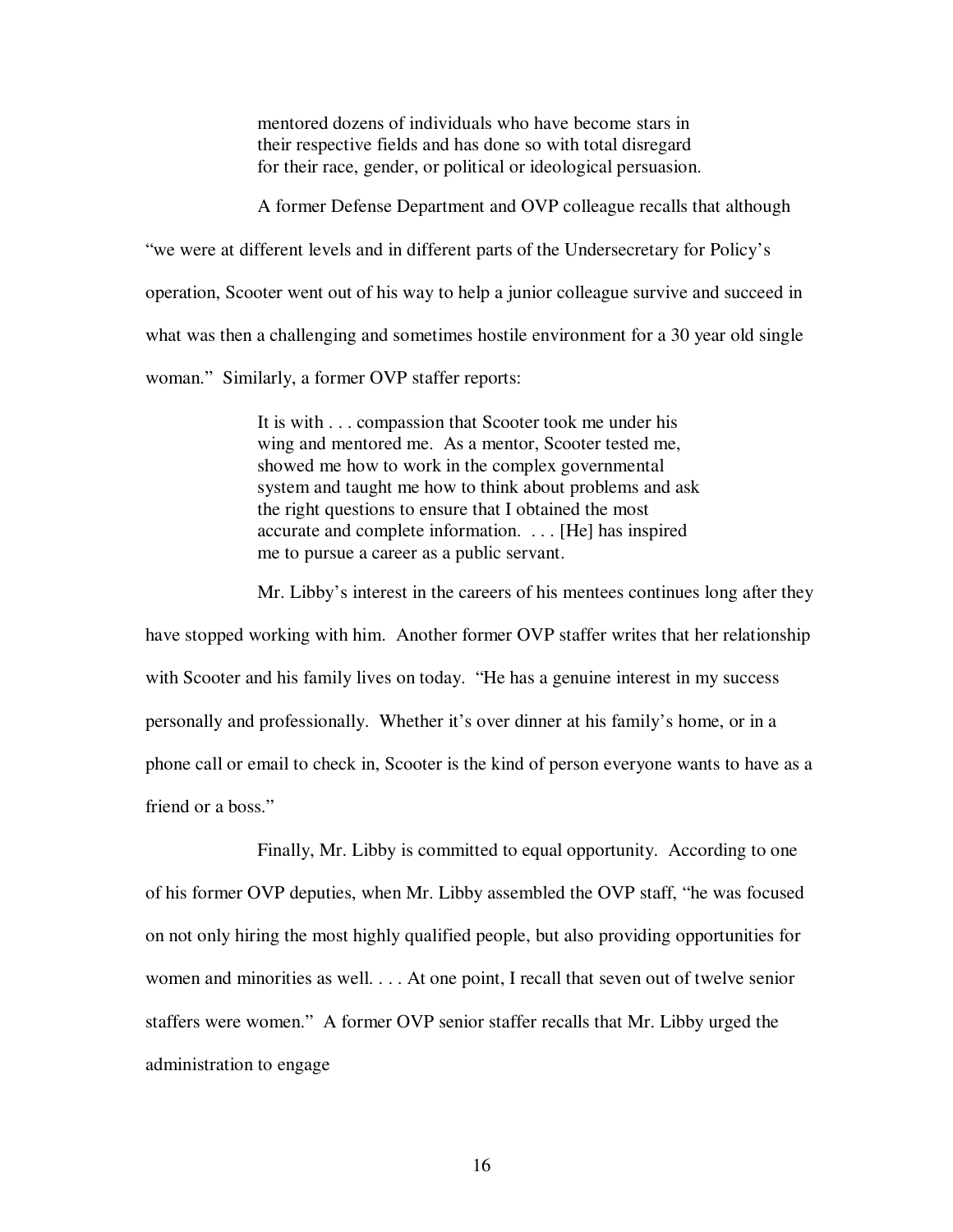leaders from urban areas or constituencies with high African-American and Hispanic-American populations and other communities of color. Actions speak louder than words, and I was struck by the manner in which Mr. Libby quietly but forcefully demonstrated his strong leadership and commitment to ensure the President and Vice President received input from voices of people who felt they might not have had a credible voice within this Administration.

2. Mr. Libby Is Known for His Caring and Unselfish Nature

Mr. Libby has a reputation for helping people through difficult times, even

if he does not know them well, and regardless of any stress he is experiencing in his own

life. For example, according to the Vice President's residence manager and social

secretary:

Scooter is selfless and even when a heavy workload preoccupied his mind, Scooter never forgot others. When my brother was deployed to Iraq, Scooter sought me out to tell me stories of all the good things my brother, Bryan, and his unit were doing in northern Iraq.

After Scooter was indicted and he lost his job working in the White House, he remained interested in my brother's well-being.

In a similar vein, one of Mr. Libby's neighbors reports: "On several

occasions Scooter has quietly provided guidance to [my son] that has helped us keep him on the right path. Scooter Libby is someone I unfailing trust my children with. That is the highest compliment I can pay any man." A former OVP colleague and family friend puts it this way: "My lifelong view, which has only been validated in adulthood, is that kids are the most honest and true evaluators of people. Watching my children with Scooter, and all children with him, you'd think he hung the moon. He is gentle and caring. He is genuinely interested in others' well being and still inspires me to this day."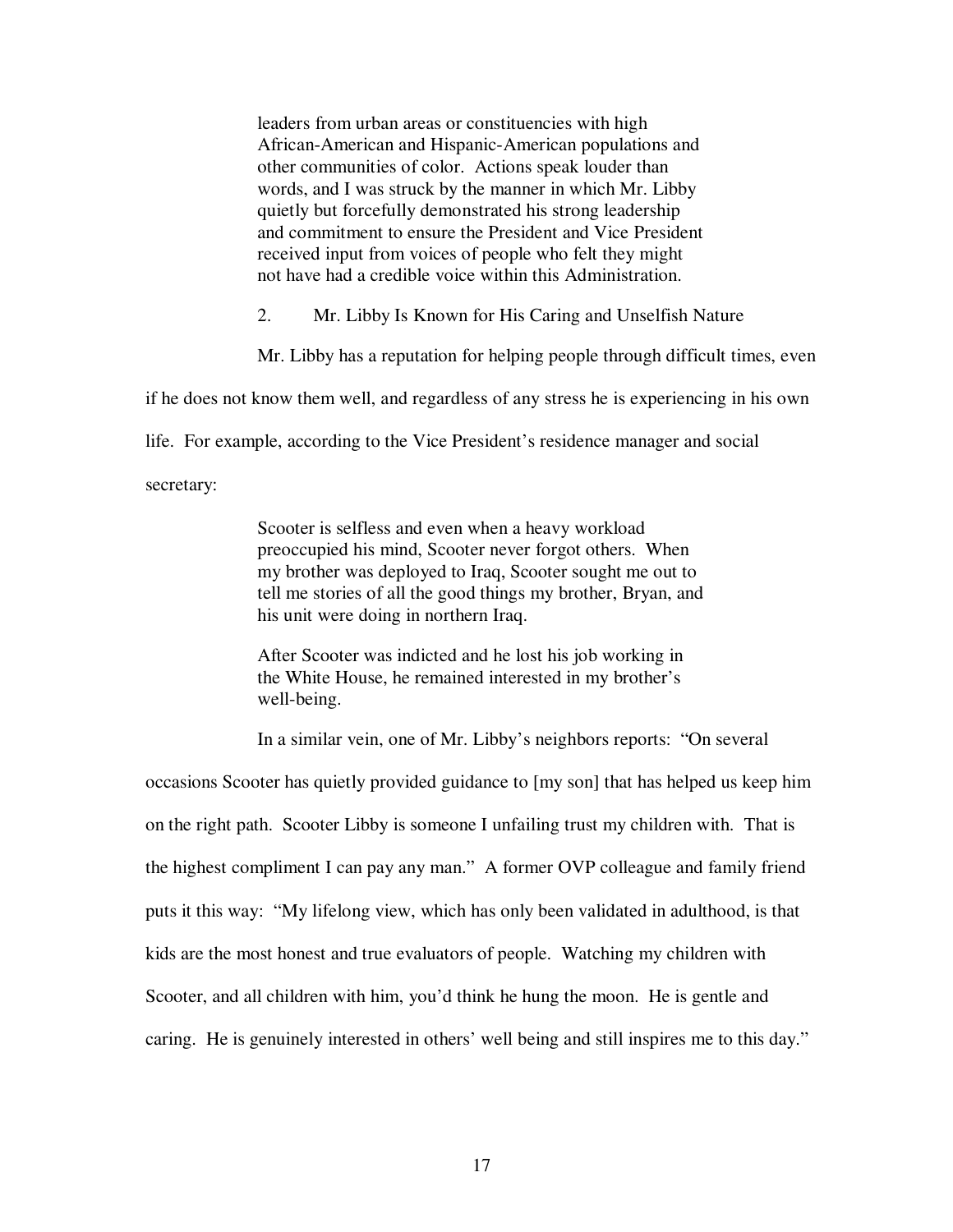Many of the letter writers describe occasions when Mr. Libby comforted them in times of great personal distress. One friend recalls: "He always showed great kindness to my son, my daughter and me, particularly when my husband was a reporter in Iraq during the spring of 2003. Several times, he took time from his incredibly busy schedule to call me to check on the kids and to make sure we were managing. He never seemed rushed or perfunctory; his concern was authentic." A military aide to the Vice President describes finding out while traveling on Air Force Two that his father had suddenly passed away. "One thing that I will remember about the first few hours after I had received the news and began sorting out what do next, is Mr. Libby's genuine concern for me and my family. He personally informed the Vice President of the situation and offered his assistance in helping me make arrangements to return home." A colleague from the Hudson Institute, Mr. Libby's most recent employer, describes a twomonth period "when, two-and-a-half weeks after my mother succumbed to a long illness, my father suffered a massive cerebral hemorrhage. This was a very dark period, but Scooter, who certainly was facing immense personal challenges himself preparing for the trial, was regularly in touch and constantly of good cheer. His support was a source of real strength to me during that awful period."

Mr. Libby's considerate nature is summed up well by a friend who has known him for 25 years: "From the time I met him, I've been struck by Scooter's lowkeyed but loyal interest in contributing to the endeavors of others, a rarity for ambitious and incredibly busy Washingtonians. He is the opposite of a hard-driving calculator of his own advantage or an ideologue."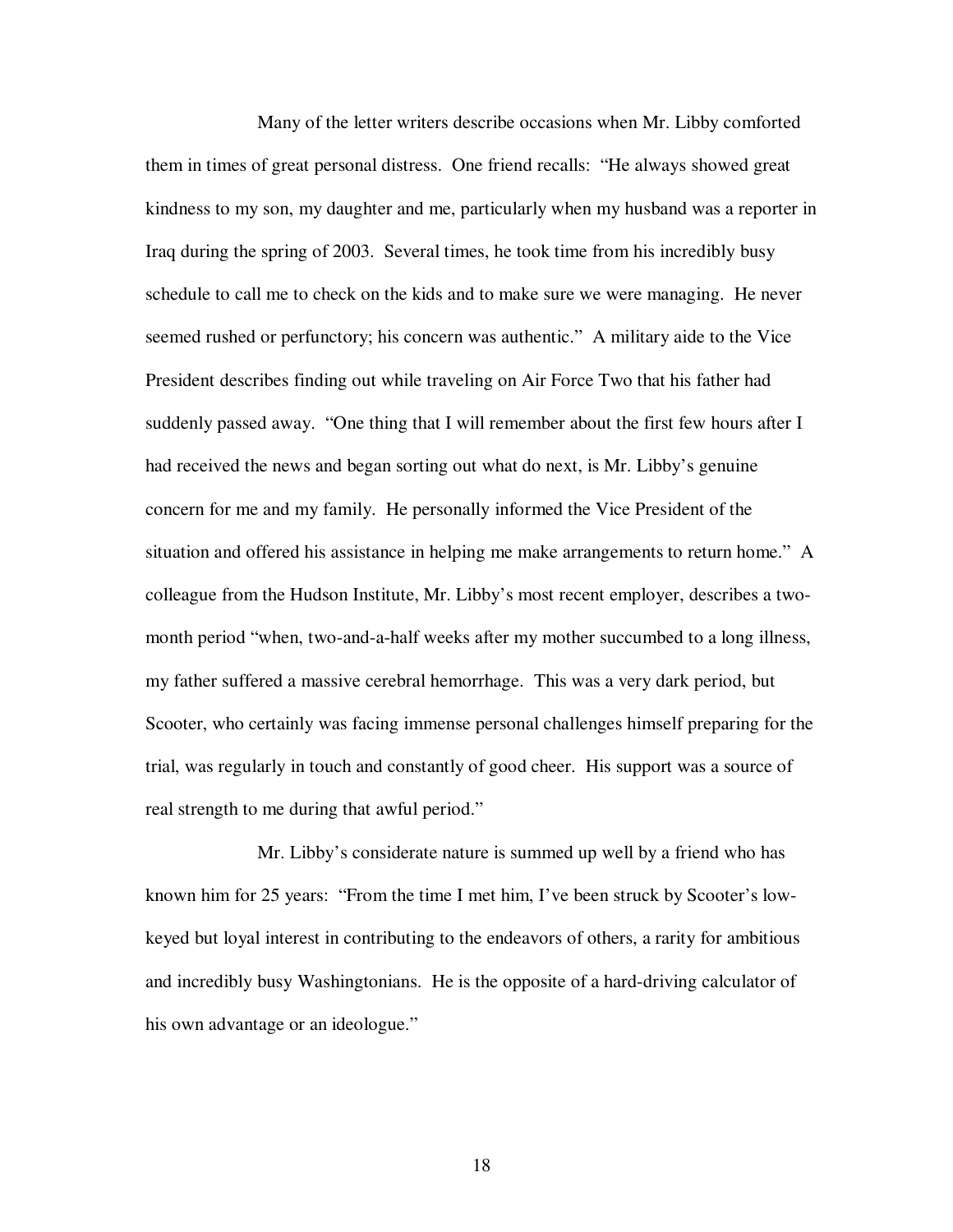Mr. Libby's concern for the well-being of others extends beyond the boundaries of his community and even the borders of his country. Throughout his government service, Mr. Libby has developed policies designed to improve the lives of oppressed people throughout the world, and has advocated a view of the national interest that embraces international human rights. This humanistic approach to American foreign policy has made a lasting impression on government officials who have served alongside him. For instance, one former colleague who helped Mr. Libby promote democracy in the Eastern Bloc and later sought Mr. Libby's assistance at Freedom House describes how Mr. Libby

> has shown himself . . . to be a dedicated and intelligent advocate for freedom, democracy and civil liberties in the world. . . . [He has] always expressed interest in the human beings [affected by U.S. policies] and the opportunities and dangers they faced.

Another career civil servant who worked with Mr. Libby during his Pentagon years notes that his "efforts [in crafting U.S. policy] reflected his belief in the dignity of all individuals." Mr. Libby has advocated his convictions even when doing so was unpopular within a particular administration. For example, a former defense official recalls that in the early 1990s Mr. Libby "knew a moral principle was at stake [in the conflict in Bosnia] and tried in every way to convince his superiors that the United States should help the persecuted Muslims in Bosnia, or should at least give them weapons for their self-defense . . . ." Mr. Libby championed this view, even though it ran counter to official administration policy, in an effort to convince other policy makers that a change was necessary for humanitarian reasons.

Mr. Libby's attention to the human impact of foreign and military policy decisions did not flag when he served in the OVP. An individual aware of Mr. Libby's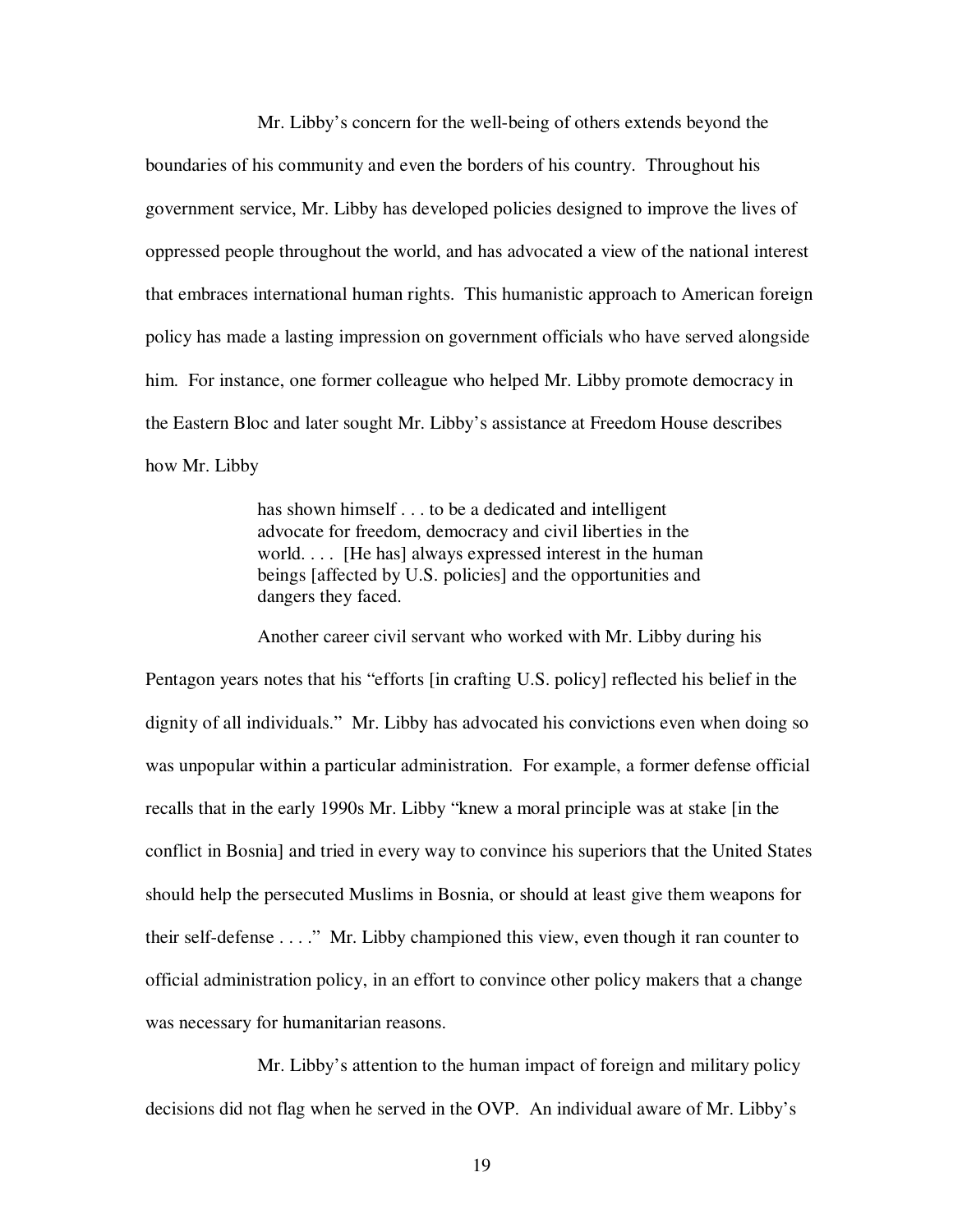role in diplomatic discussions on Middle East peace "vividly recalls" Mr. Libby's concern for the suffering that both Israelis and Palestinians endured as a result of the second intifada. This individual describes Mr. Libby's "meticulous efforts with regard to issues concerning the prevention of loss of innocent lives and human suffering on both sides," and remembers being "surprised . . . at the length of time Scooter was devoting to the human issues, and the in-depth questions he had on matters regarding the human tragedy aspect of the conflict."

One of Mr. Libby's former OVP deputies puts it best:

Standing up for the dignity of the individual and expanding the realm of human freedom were particularly consistent features of Scooter's approach to international affairs. No matter how frenzied his schedule, no matter how overwhelming his responsibilities, Scooter never failed to make time to see the countless number of human rights activists and political dissidents who streamed through Washington desperately seeking a few minutes with any U.S. official, much less the national security advisor to the Vice President of the United States . . . .

One person who closely observed Scooter's quiet nurturing of those struggling against great odds to uphold the cause of human decency in the Middle East was my friend, Natan Sharansky, the great Israeli human rights activists and former Soviet dissident. Referring to Scooter, Sharansky once remarked to me that he could not easily recall an American official who had done so much to instill hope in the region's beleaguered democrats and yet whose work remained so unsung.

3. Mr. Libby Treats Everyone with Respect

Whether working as a partner in a law firm or serving in a senior position

in government, Mr. Libby remained unpretentious and unassuming. A legal secretary for

one of his attorneys reports: "He treated everyone with consideration and respect,

whether you were an attorney, secretary or messenger. I believe Scooter's ability to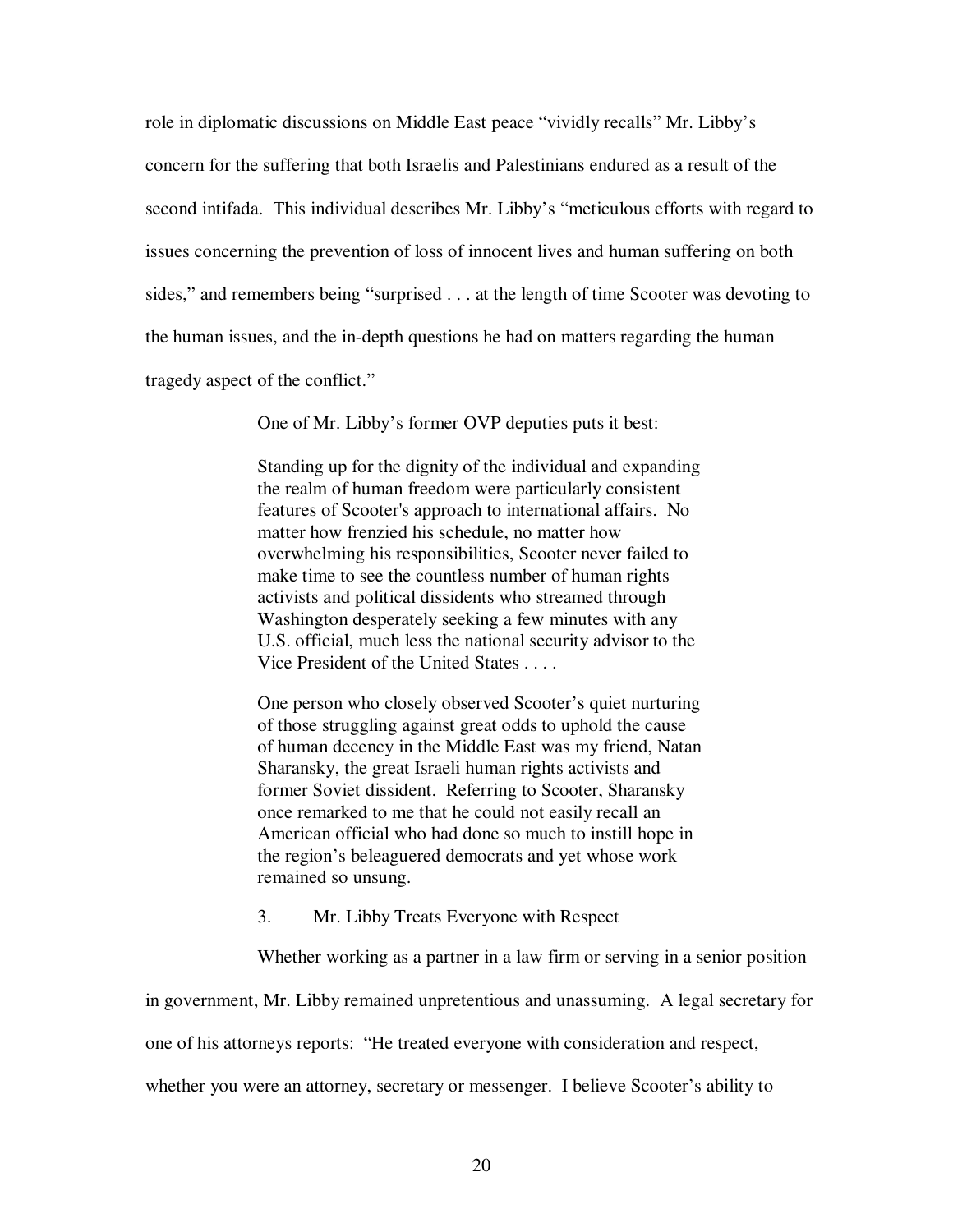connect with people on every level is due to his high moral character, honesty and

concern for his fellow citizens."

Mr. Libby's former special assistant in the OVP recalls that "[d]espite his demanding work load, Scooter was always available to staff, [including] drivers, stewards, Secret Service agents, military aides and interns." Similarly, another former OVP assistant remembers that he

> acknowledged the little things that most bosses take for granted; he rarely walked out the door in the evening without saying thank you to his staff; he never raised his voice in anger, no matter how well deserved; he always insisted on carrying his own bags; and, in a city where one's level of importance is dictated by the order in which parties arrive on the telephone, Scooter always wanted to be the first on the line, regardless of the stature of the person he was calling. . . . He exuded a humility uncharacteristic of Washington officials . . . .

A fitting example of Mr. Libby's approachable, down-to-earth demeanor

is the way that he interacted with the staff in the E. Barrett Prettyman Courthouse. Beginning in December 2005, Mr. Libby began to spend a significant amount of time in the Courthouse, because it provided the only facility where he could review classified discovery materials. The staff grew to have great affection for him. "'You got to know him,' said James Huff, a sixth-floor court security officer who has seen his share of highprofile defendants walk through these hallways in the past 20 years. 'You got to talk to him. You got to like him.'" Matt Apuzzo, *Behind the Scenes – Scooter has left the building,* Associated Press, March 8, 2007.

# C. Mr. Libby Is Devoted to His Family

Mr. Libby's dedication to serving his country is surpassed only by his commitment to his family. He met Harriet Grant in the late 1980s, and they have been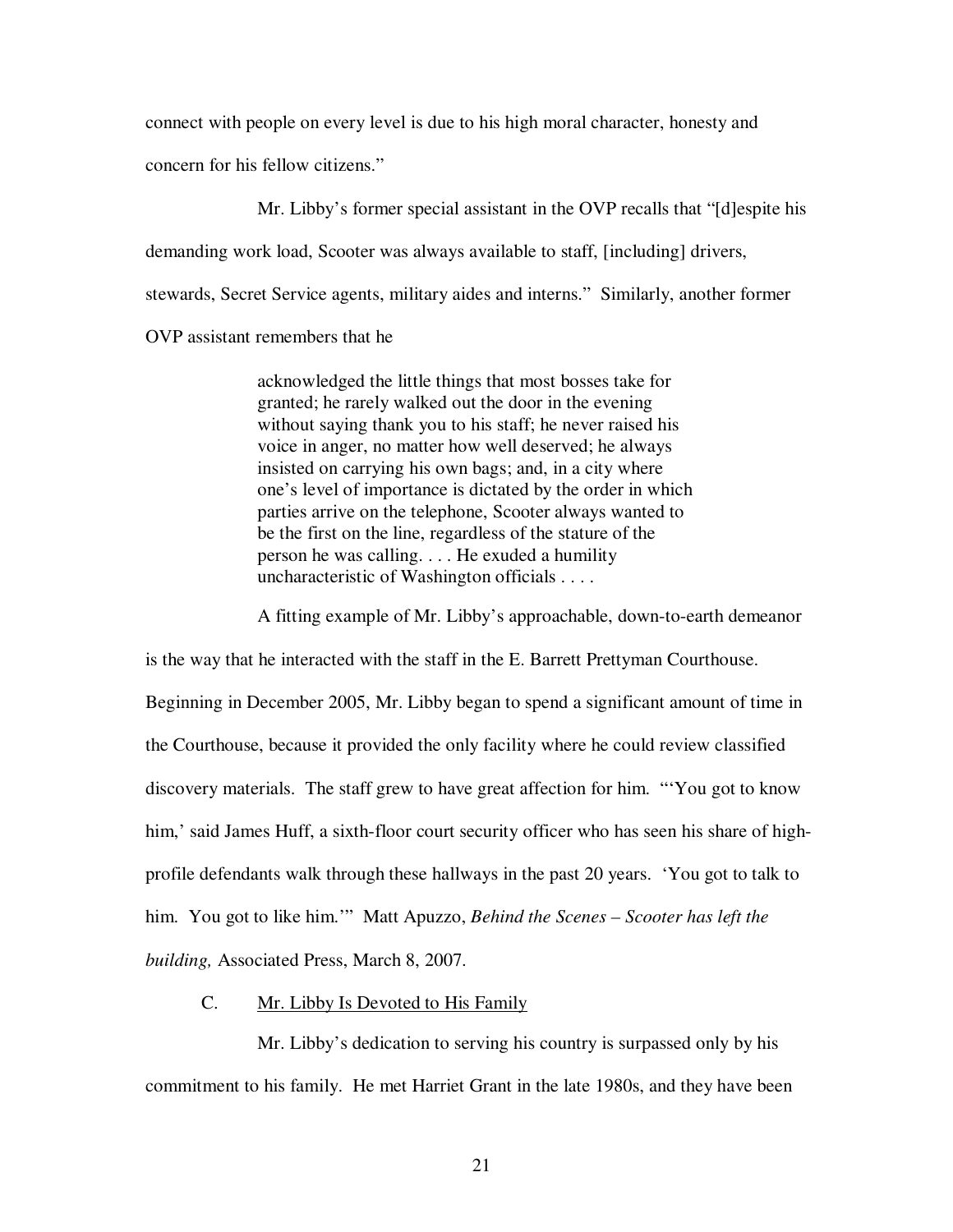married for over 15 years. They have a son who is 13 years old and a daughter who is 10. Like Mr. Libby, Ms. Grant was drawn to public service. She worked as counsel for Senator Joseph Biden from 1989 to 1993, but left her legal career to raise their children.

The demands of the OVP required Mr. Libby to sacrifice time with his family. He usually left his home by 6:15 in the morning, before his children were awake, and did not return until late at night, after his children were asleep. Particularly after the 9/11 attacks, writes a former OVP deputy, "he suffered frequent separations from his family as he accompanied the Vice President to undisclosed locations to preserve the continuity of government in the event of a second wave of terrorist attacks." But in the limited time when he could escape from his duties to the country, Mr. Libby lavished attention on his young children. He faithfully attended their school plays, their sporting events, and even their play dates with other children. According to a friend of the family,

> Scooter and Harriet have always chosen their family over the high end Washington political lifestyle that comes with the Vice President's Chief of Staff job. Some political insiders thrive on the perks of the job, but they could *not* have cared less. They routinely chose the soccer field with their children over elbow rubbing with Washington's political elite.

Another friend says the same thing: "In the course of his recent White House years he may have turned down more invitations to downtown institutional receptions, dinner parties, and other social events than any other senior official" to spend time with his family.

By all accounts, Mr. Libby is a terrific father. A neighbor notes that she expects to see him in his yard every weekend, "running, playing, engaging his children in the direct, physical way that I believe all children wish for from their fathers, and few, I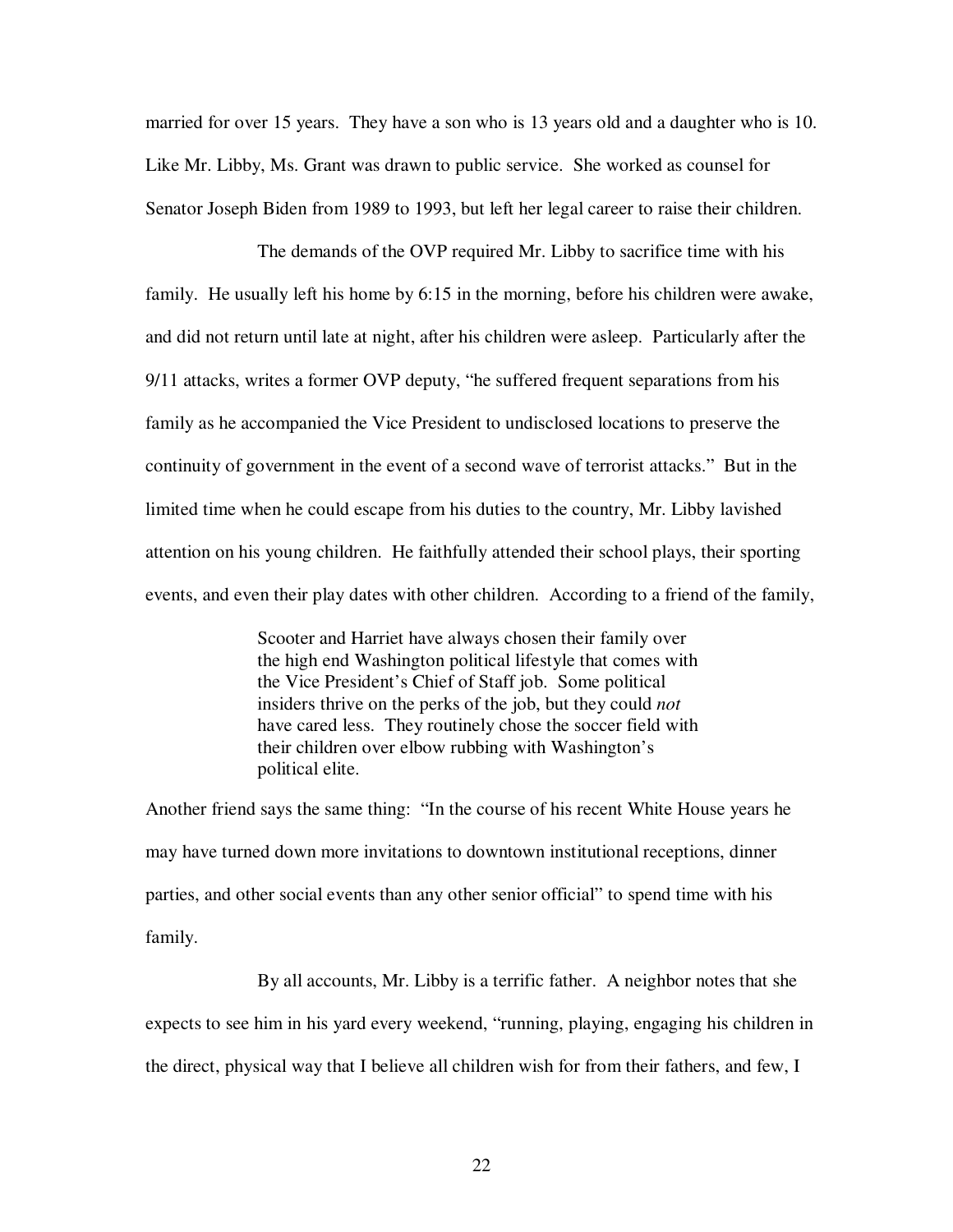think enjoy." Another family friend notes: "As a pediatrician I've encountered and observed many parenting styles. I wish I could package Scooter's patience and unflappable temperament so that other families could learn from his style. Whether explaining current events or answering the constant 'why?' of childhood, he speaks in a simple direct manner exactly to the child's level."

Mr. Libby's indictment and conviction have led to great distress for his children. The media's obsessive, intrusive coverage – which is far beyond any ordinary case – has magnified their anguish. Indeed, just turning on the television or glancing at the front page of the newspaper can be a painful experience for them. The PSR indicates that Mr. Libby's children "have experienced a very difficult time in school." In fact, they have been subjected to cruel teasing about their father's very public legal woes, and this is likely to continue even if Mr. Libby is not sent to prison. In addition, as the PSR notes, they have had to face television reporters and cameras staking out their home waiting for their father to enter and exit. Mr. Libby's children have suffered tremendously already, and will continue to suffer greatly if he is separated from them, which is one of the reasons we seek a non-incarcerative sentence.

Admittedly, all children who face the loss of a parent to jail suffer, but as a result of the high profile of this case and the resulting press coverage, the Libby children's suffering has been particularly acute. Most children of convicted defendants do not endure what Mr. Libby's children have had to endure for over three and a half years.

### **III. The Nature and Circumstance of the Offense**

Under § 3553(a)(1), the Court must also analyze the "nature and circumstances" of the convicted offenses. Mr. Libby fully acknowledges that perjury,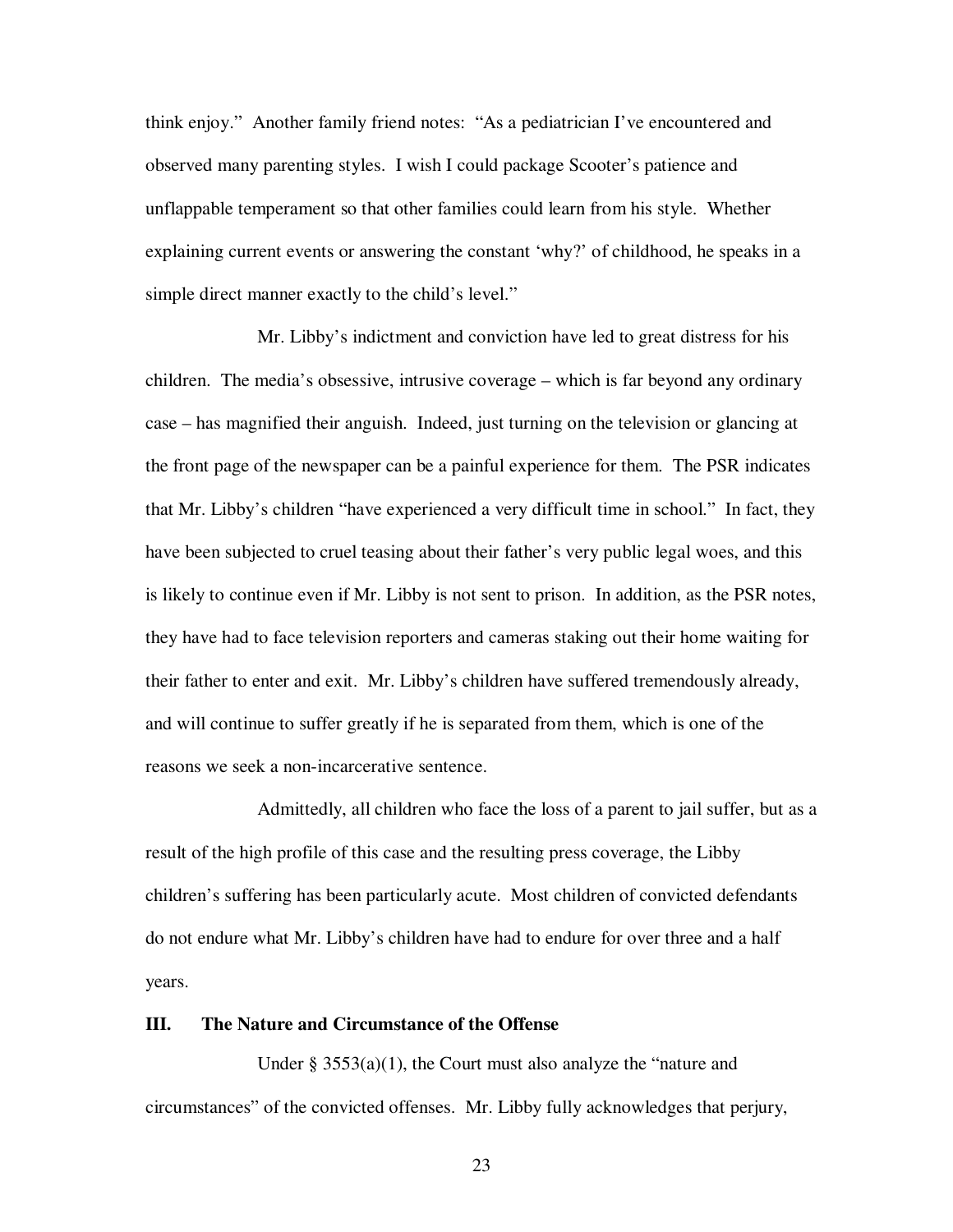false statements, and obstruction of justice are serious crimes. We feel compelled to point out, however, that the circumstances that led to Mr. Libby's conviction are unusual and perhaps unique.

To begin with, Mr. Libby was convicted for lying to the FBI and the grand jury, which were both investigating the possible improper disclosure of Valerie Wilson's CIA employment to reporters, primarily Robert Novak. Mr. Libby, of course, was *not* Mr. Novak's source. As discussed more fully in our Guidelines memo, there is no evidence that Mr. Libby committed any underlying crime. And, no evidence suggests that he learned that Ms. Wilson's status was covert or classified before her identity was publicly disclosed.<sup>4</sup> Accordingly, there is no basis for concluding (even in the absence of formal charges) that Mr. Libby did anything unlawful when he discussed Ms. Wilson with any reporter prior to July 14, 2003.

More broadly, no one was ever charged with improperly disclosing Ms. Wilson's identity and to this day it is unclear, if not highly doubtful, that any improper (much less illegal) disclosure was made by any government official. Therefore, this is the rare case where the statements by the defendant that were found to be false did not cover up any underlying crime.

We do not mean to suggest that the absence of an underlying offense excuses obstruction and perjury. Rather, we believe it is appropriate for the Court to consider that Mr. Libby was not covering up any illegal activity when deciding how

<sup>4</sup> In 2004, the Special Counsel represented to Chief Judge Thomas F. Hogan that there is "no direct evidence that Libby knew or believed that Wilson's wife was engaged in covert work." Aug. 27, 2004 Aff. of Patrick J. Fitzgerald at 28 n.15. Last week, the government admitted that "the information to which defendant was given access did not expressly identify Ms. Wilson as a covert agent." Gov't Guidelines Mem. at 8 n.7.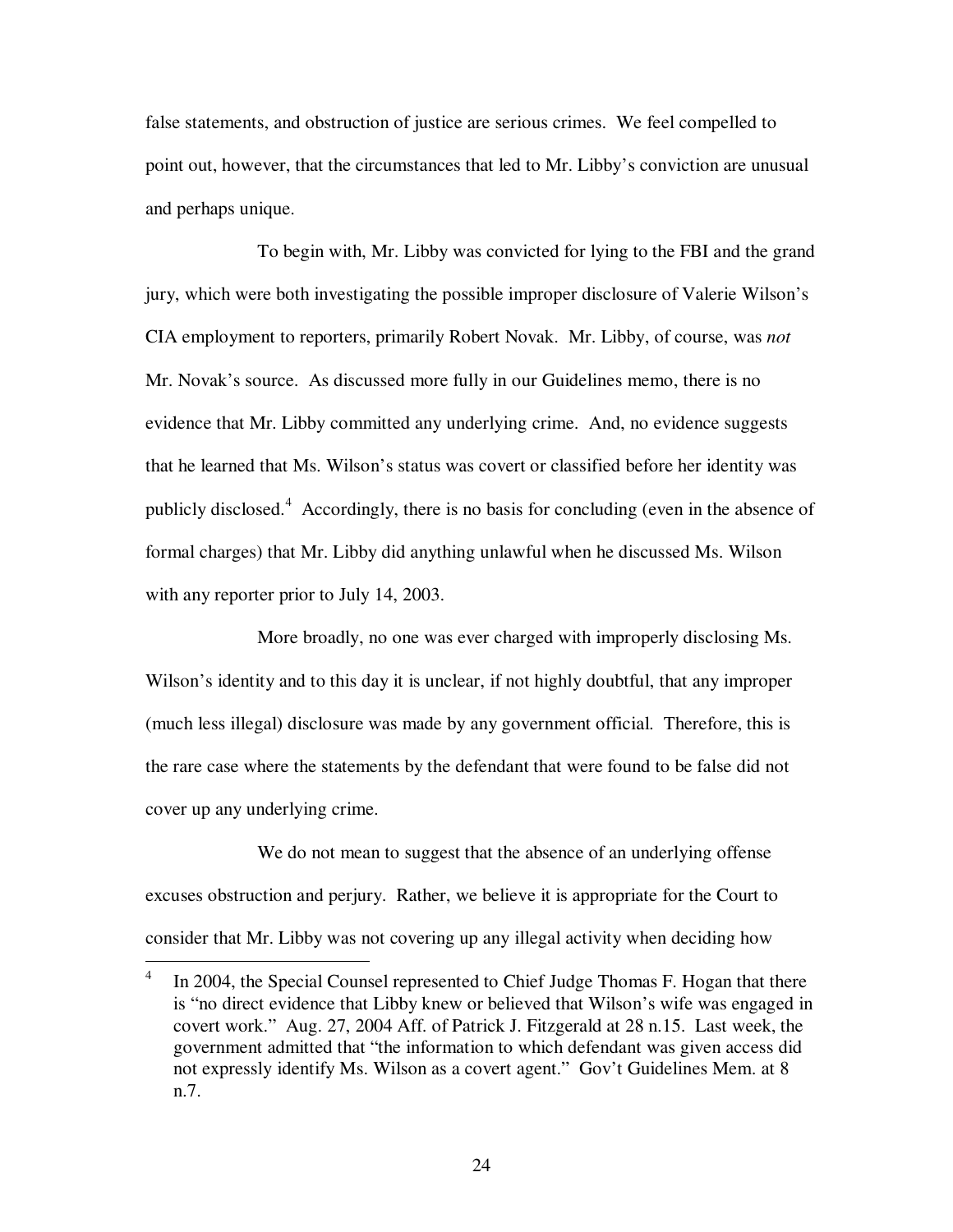severely he should be punished. The government's own motive theory suggests that Mr. Libby made false statements not because he did anything illegal in June or July of 2003, but because he allegedly feared (albeit mistakenly) in October 2003 that his prior statements to reporters *might* have been wrongful. This motive should bear on the issue of the appropriate punishment, especially in light of *Booker*. *See United States* v. *Brown*, 439 F.Supp.2d 134, 135-36 (D.D.C. 2006) ("*Booker*'s remedy . . . ensured that a sentencing court may consider whatever facts it deems relevant – subject to limitations imposed by Congress – in determining the appropriate penalty within the statutorily prescribed spectrum for an offense."); *United States* v. *Milne*, 384 F.Supp.2d 1309, 1313 n.4 (E.D. Wis. 2005) ("[A]fter *Booker*, courts are *required* to consider any § 3553(a) factor put forward by the defense that might make the guideline sentence inappropriate. . . In many cases, this requirement will necessitate consideration of the defendant's motive for committing the offense . . .") (emphasis in original; citations omitted).

#### **IV. The Relevant Guidelines Calculations**

Although the Supreme Court declared the Guidelines advisory, we recognize that the Court is obligated to compute the relevant sentencing range under the Guidelines when completing its sentencing analysis. *United States* v. *Coumaris*, 399 F.3d 343, 351 (D.C. Cir. 2005) ("a sentencing court is required to consider Guidelines ranges applicable to the defendant, but is permitted to tailor the sentence in light of other statutory concerns as well") (internal citations and quotations omitted). To begin with, the defense and the government both agree with the Probation Office that the base offense level here is 14. For the reasons set forth in a separate memorandum filed today, the Guidelines calculation in the PSR is correct; the offense level is 14, which corresponds to a sentence of 15-21 months. The Court should begin its consideration of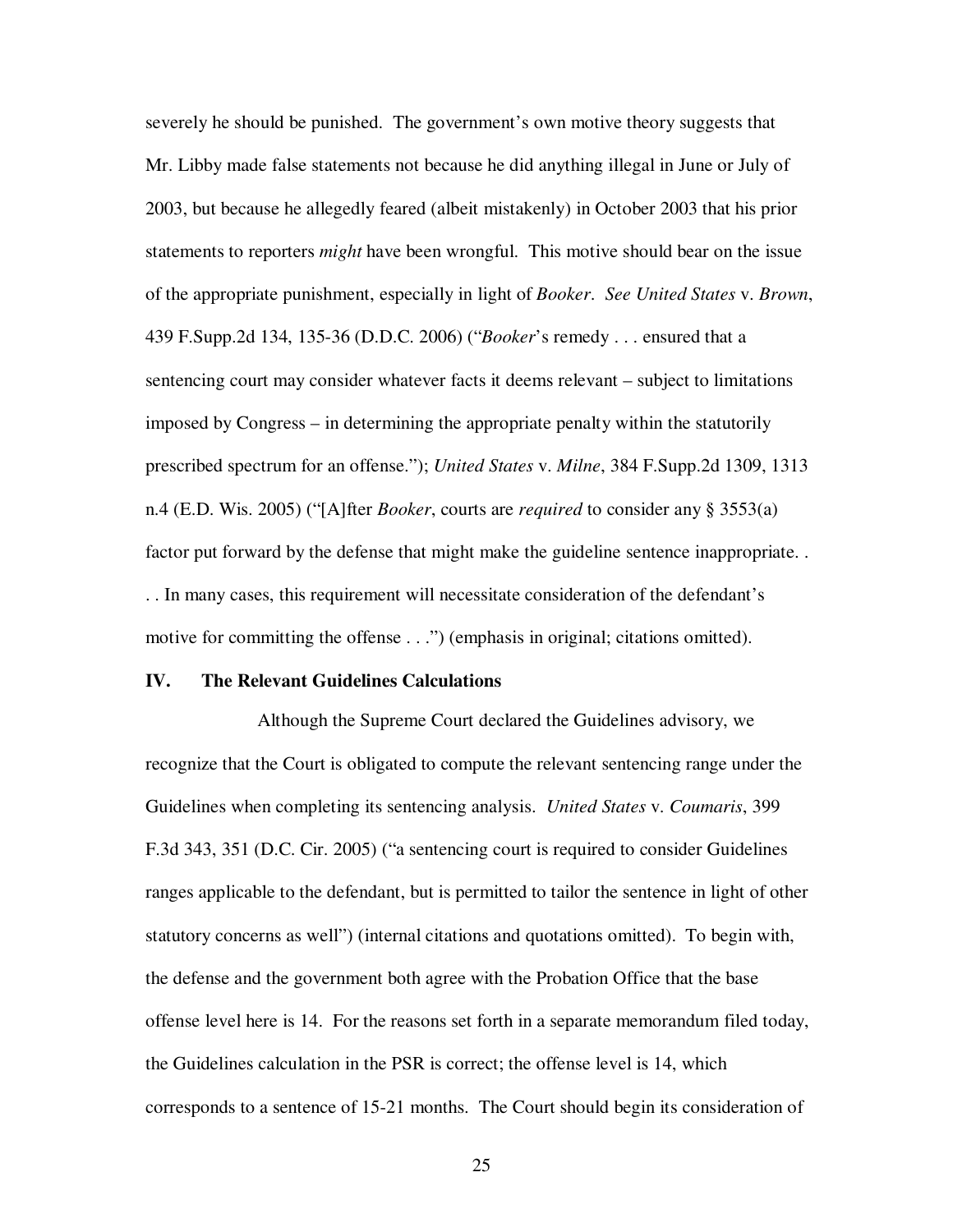the Guidelines factor in its analysis under § 3553(a) from that point. The Probation Office also identified grounds for downward departure from that offense level under U.S.S.G. §§ 5K2.0 and 5K2.20. The Probation Office is also correct in that regard, and we urge the Court to apply either of those grounds for a downward departure.

In accordance with U.S.S.G. § 5K2.0 and the Supreme Court's opinion in *United States* v. *Koon*, a court may depart from the Guidelines if it finds that mitigating factors, not otherwise prohibited by the Guidelines, are "present to an exceptional degree or in some other way make[] the case different from the ordinary case where the factor[s are] present." 518 U.S. 81, 96 (1996). In this case, the PSR identifies at least three mitigating factors that are present to such a significant degree to warrant downward departure: (1) Mr. Libby's outstanding record of public service and prior good works; (2) collateral employment consequences for Mr. Libby, including the expected loss of his license to practice law; and (3) the improbability of any future criminal conduct by Mr. Libby.

These factors may form the grounds for a departure when they are present to an exceptional degree, as they are in this case. *See Koon,* 518 U.S. at 96; U.S.S.G.  $\S$  5K2.0(a)(4). And, even if the factors are not truly exceptional in their own right, in combination they may nonetheless remove the case from the "heartland" of typical guidelines cases. *See* § 5K2.0(c). In this case, Mr. Libby's outstanding record of public service is sufficiently extraordinary to justify a downward departure on that basis alone; but certainly, when considered in conjunction with the other factors, this case is outside the "heartland" of typical guidelines cases. *Koon*, 518 U.S. at 96.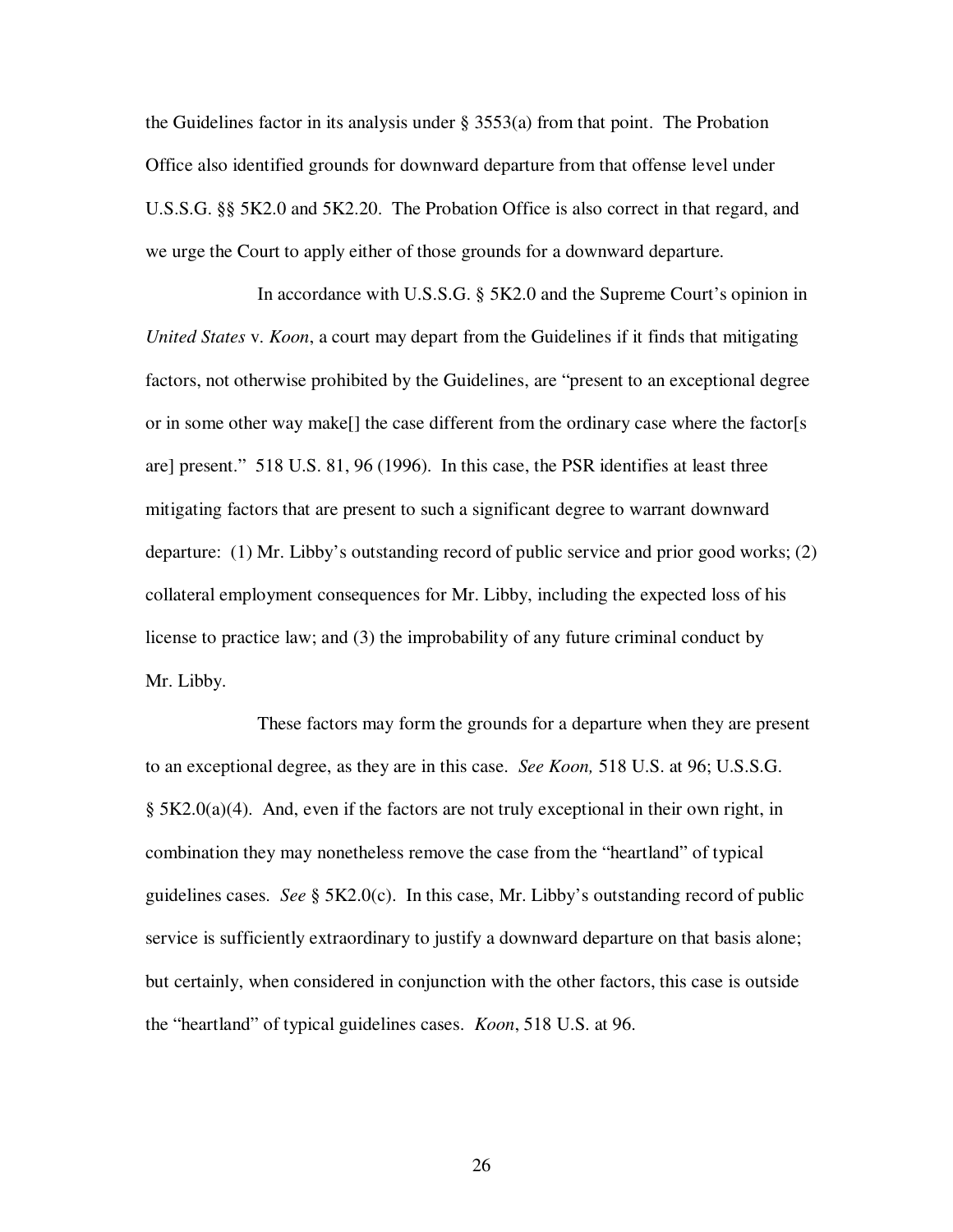As discussed more fully in section II above, Mr. Libby has devoted much of his professional career to serving the public interest. And although the government attempts to minimize it in its sentencing memorandum, no objective observer can deny that Mr. Libby's record of achievement in public service is extraordinary. To take just a few examples, while working in the Executive Branch, Mr. Libby helped the United States win the Gulf War, assisted with the transition to democracy in Eastern Europe, helped craft a strategy for reduced defense spending, and played a significant role in the largest nuclear arms reduction in history. He worked vigorously to counter the most pressing threat to national security in the post-9/11 era – the use of weapons of mass destruction by terrorists on American soil. He helped to ensure that Americans today are safer from the threat of nuclear attack by improving domestic detection capabilities and recommending measures to prevent nuclear proliferation by A.Q. Khan's sinister network. And if America were attacked with biological or chemical weapons, hundreds of thousands – possibly millions – of Americans may be saved due in large part to Mr. Libby's singular focus on ensuring that the United States is adequately prepared for such a crisis.

In private practice, Mr. Libby was extraordinarily devoted to pro bono matters. For instance, he served as legal advisor to the Cox Committee and rescued numerous government officials facing ethics inquiries from career and financial disaster.

The countless hours Mr. Libby spent training and mentoring young professionals in the public and private sectors to succeed (regardless of their race, gender, or political affiliation) are also above and beyond the call of duty. He has had a remarkable effect on young people in Washington, inspiring many of them to likewise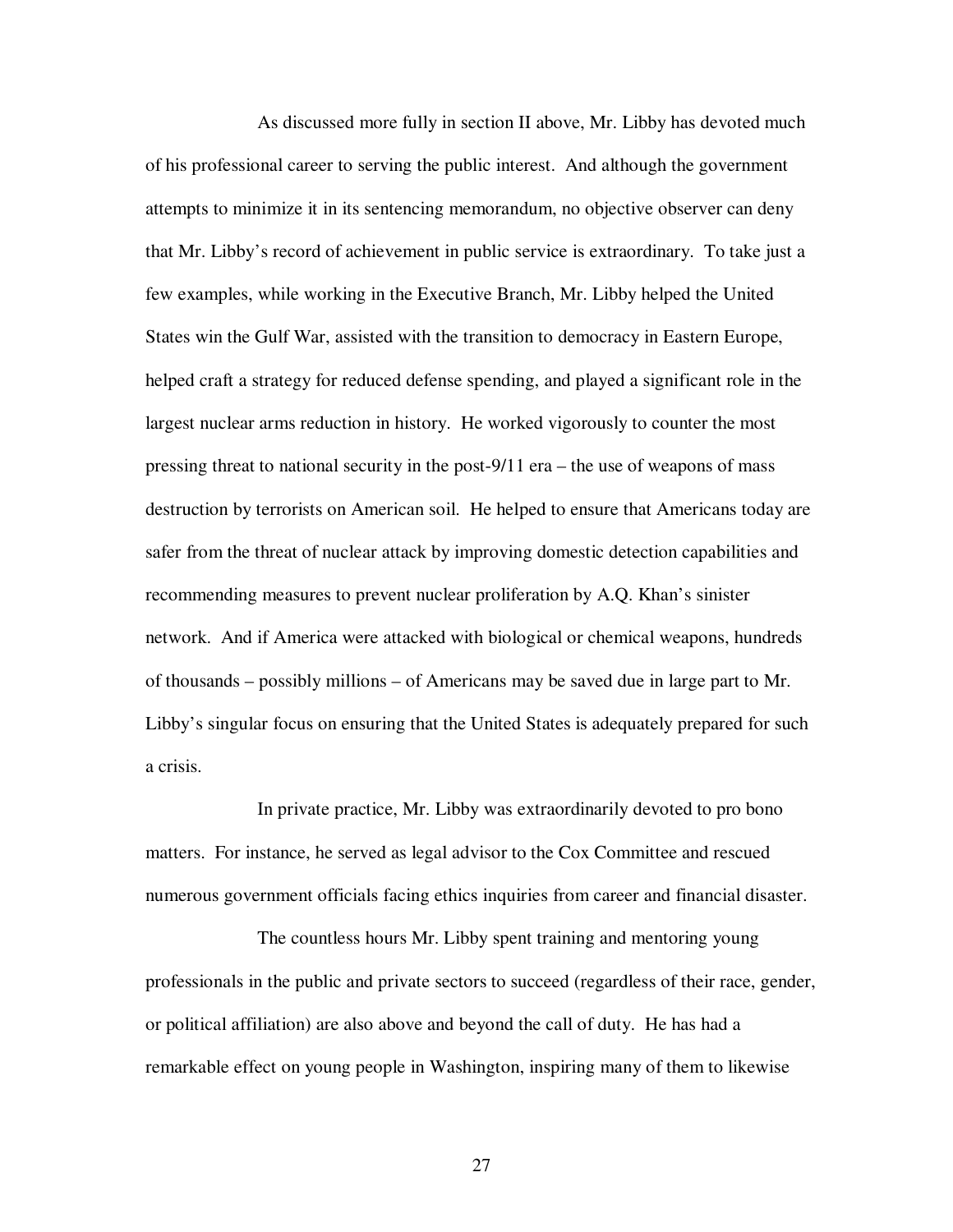devote themselves to public service. A former Pentagon and NSC colleague sums it up well:

> [f]or those privileged to work for him, he always showed a keen interest in helping to develop their skills and talents for not only their personal advancement, but to improve the value of their public service for the citizens of our nation. Legions of seasoned professionals are the beneficiaries of that sense of personal responsibility and dedication to their development.

Mr. Libby also inspired his peers to serve the country. One of his former law partners reports, "Scooter inspired me as a lawyer and encouraged me as a citizen aspiring to receive an appointment to a position in the federal government."

The point is not, as the government suggests, that any diligent federal employee convicted of a crime should receive a "discount" at sentencing. Rather, such significant contributions to the nation over a 30-year career constitute a mitigating factor that is truly "present to an exceptional degree" in Mr. Libby's case, thus justifying a downward departure. *See, e.g., United States* v. *Canova*, 412 F.3d 331, 358-359 (2d Cir. 2005) (district court did not abuse its discretion in granting a downward departure for extraordinary public service and good works); *United States* v. *Kuhn,* 351 F. Supp. 2d 696, 705-706 (E.D. Mich. 2005) (downward departure granted based on defendant's community involvement and continuous employment history in the public sector); *United States v. Rioux*, 97 F.3d 648, 663 (2d Cir. 1996) (downward departure based in part on defendant's charitable and civic good deeds not an abuse of discretion).

The government's memorandum suggests in effect that Mr. Libby's public service should work against him at the time of sentencing. It urges that Mr. Libby should be punished more harshly because he was a public servant; but it cannot be that a person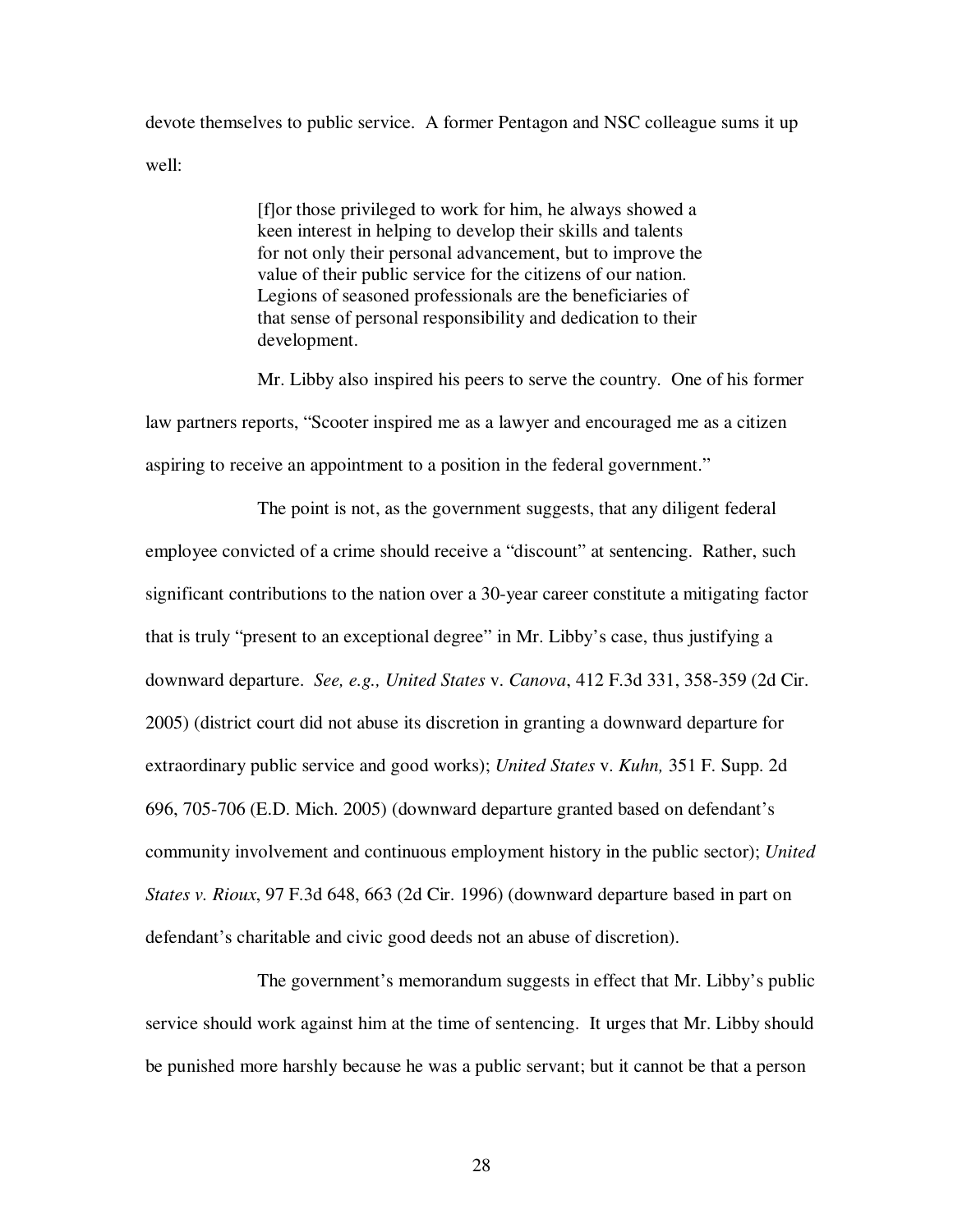who performed a thousand good acts merits a harsher sentence than someone who has lived for himself alone. Mr. Libby deserves a credit, not a debit, for his service to the nation. Indeed, Judge Urbina recently sentenced developer Douglas Jemal to a period of probation for his felony fraud conviction based largely on his extensive contributions to the well-being of the community. *See* Carol D. Leonnig, *Jemal's Good Works Pay Rich Dividend*, WASH. POST, Apr. 22, 2007 at C01 (Judge Urbina stated that "supporters' letters and testimony showcased a lifetime of good deeds and that such a genuine outpouring led to his decision"). We ask this Court to do the same here.

The Court should also consider the extent to which conviction alone is devastating to Mr. Libby. It is unlikely that he will be able to return to the private practice of law because, as the PSR notes, he has been suspended from the practice of law and will likely lose his law license if the conviction is affirmed on appeal. In addition, his conviction will almost certainly prevent him from ever holding public office again. Further, because Mr. Libby has been the object of so much negative media attention, it will be extremely controversial for any employer to hire him. Accordingly, whatever employment he obtains is not likely to be commensurate with his unique skills and abilities. Because Mr. Libby's future employment opportunities are now so sharply circumscribed, a downward departure is appropriate. *See United States* v. *Jones*, 158 F.3d 492, 499 (10th Cir. 1998) (affirming downward departure based in part on the "collateral employment consequences [the defendant] would suffer"

It is also appropriate for the Court to consider that Mr. Libby is highly unlikely to commit a criminal offense in the future. Mr. Libby has never violated the law previously, and the letters submitted on his behalf suggest that he has no propensity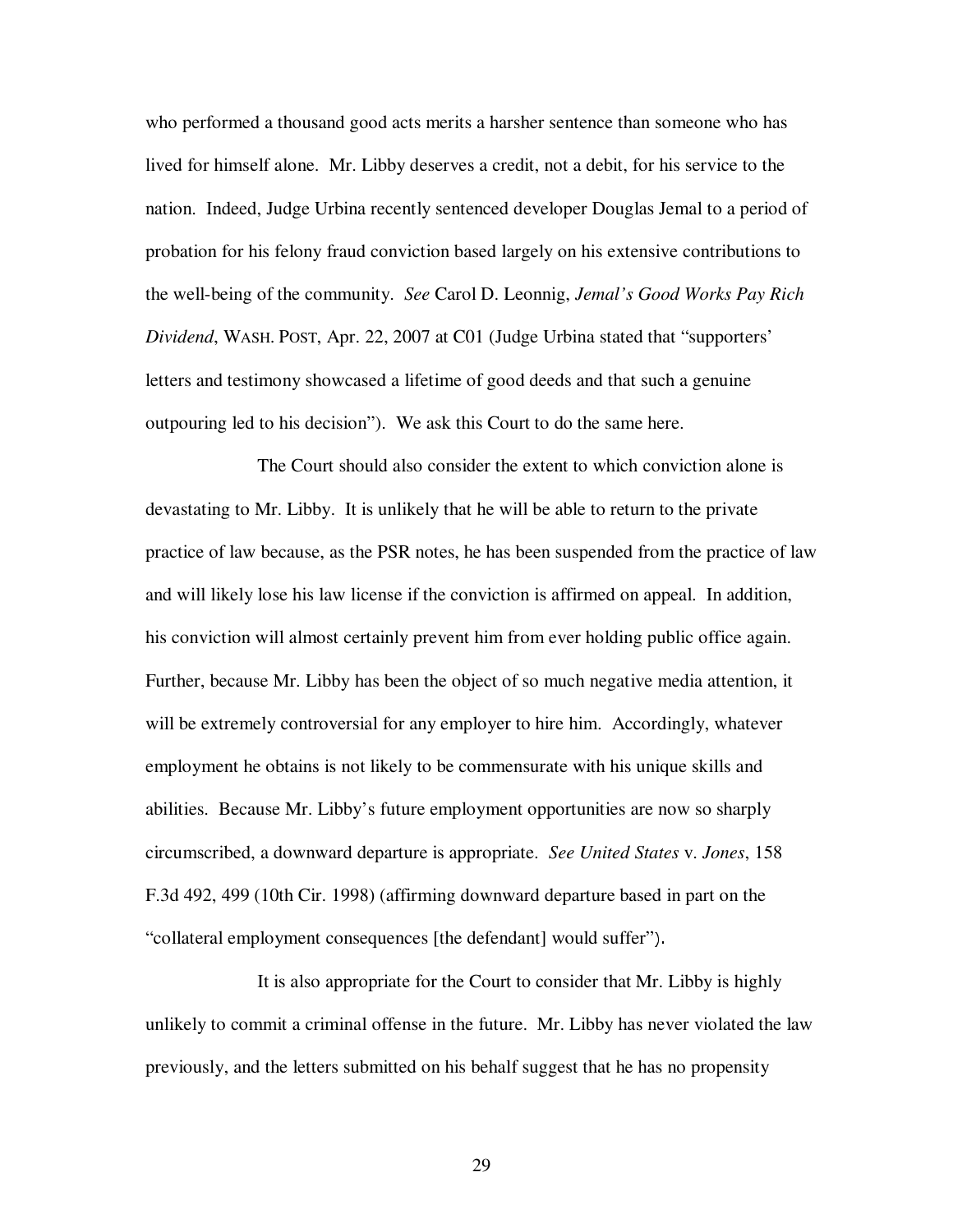toward criminal behavior. The government's unsupported argument to the contrary is specious.

The Probation Office also noted in the PSR that the Guidelines provision pertaining to aberrant behavior (U.S.S.G. § 5K2.20) is applicable here. A defendant is eligible for such a downward departure when the crimes for which he was convicted represent a single criminal transaction that (1) was committed without significant planning; (2) was of limited duration; and (3) represents a marked deviation from an otherwise law-abiding life. In making its determination whether to depart under § 5K2.20, the Court may consider Mr. Libby's employment record and prior good works, which have previously been described. *See* § 5K2.20 cmt. n. 3. 5

# **V. A Sentence of Probation Would Satisfy The Requirements of Section 3553(a)(2)**

Turning to  $\S 3553(a)(2)$ , the Court must also consider the need for

Mr. Libby's sentence to (i) reflect the seriousness of his offense, promote respect for the law, and provide just punishment for the offense; (ii) adequately deter criminal conduct; and (iii) protect the public from further crimes of the defendant.

#### A. The Seriousness of the Offense

The offenses here are serious ones. Nevertheless, as the Court metes out "just punishment," we urge the Court not to overlook the punishment Mr. Libby has already received, and stands to receive in the future, as a result of his convictions. Mr. Libby's felony convictions make it unlikely that he will ever work in government or

<sup>5</sup> Several of the cases the government cites in its Guidelines Memorandum were decided prior to the adoption in 2000 of § 5K2.20 and are therefore inapposite to the issue of what constitutes aberrant behavior under the current version of the Guidelines.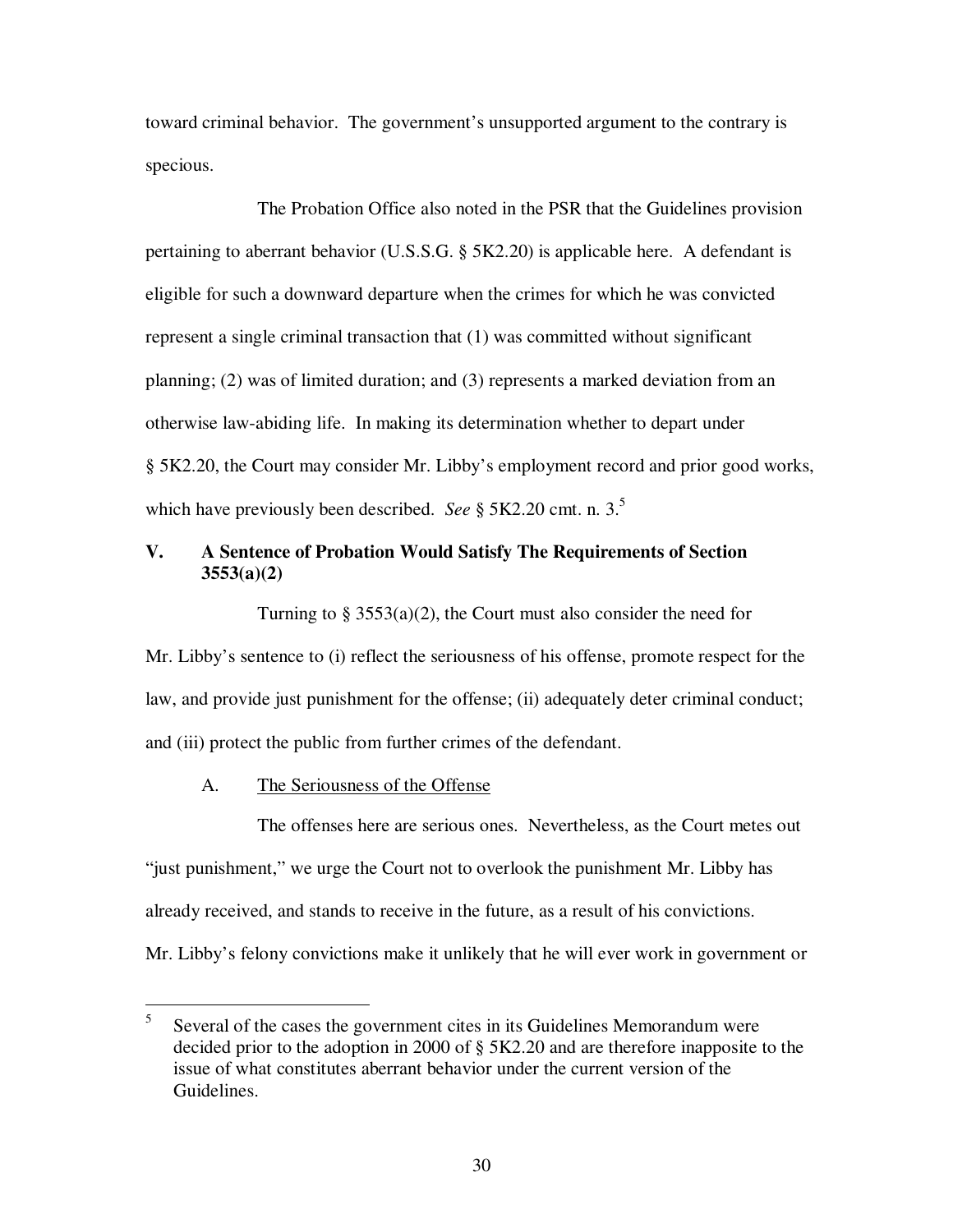practice law again, and his notoriety will also hinder his future job prospects. He and his family have endured crushing public humiliation as a result of unceasing press coverage. The media commentary about Mr. Libby has often been particularly unfair. Although he did not "out" Ms. Wilson, Mr. Libby has been continually blamed with leaking or orchestrating the leak of her identity. As the evidence at trial showed, as far back as September 2003, reporters were insinuating that Mr. Libby was the leaker. Indeed, based on such false assumptions, Mr. Libby has been repeatedly and wrongfully accused by some people of serious crimes including treason.

The burden of relentless and unfair media coverage has fallen heaviest on Mr. Libby's young children, and imprisonment would separate him from them at a particularly formative time in their lives. The Court should consider these collateral consequences to make sure that Mr. Libby's punishment is not "greater than necessary."

B. A Sentence of Probation Will Adequately Deter Future Criminal Conduct and Promote Respect for the Law

With respect to deterrence, Mr. Libby endured a very public fall from grace, beginning with his resignation from the White House on the day he was indicted and culminating in his four felony convictions. These dire consequences are likely enough to warn the public – and high ranking government officials in particular – that it is important to take FBI and grand jury investigations very seriously. In this light, it is not necessary to incarcerate Mr. Libby to promote respect for the law or to serve the interests of general deterrence.

#### C. Mr. Libby Does Not Pose A Threat To Society

Mr. Libby has no prior criminal history and has led an otherwise upstanding, exemplary life. There is therefore no basis to conclude that he is likely to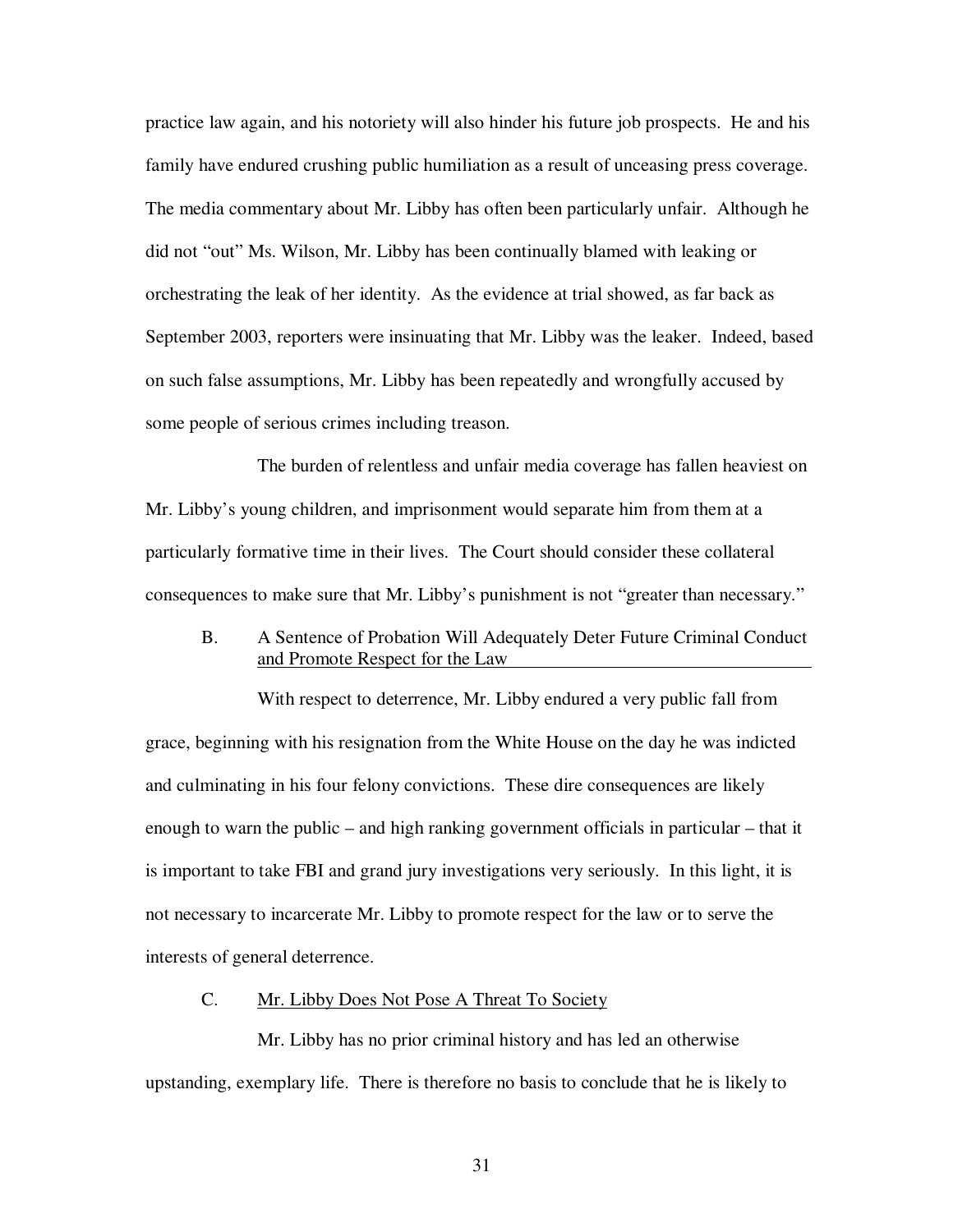commit any crimes in the future. For the same reason, the public does not need to be protected from him.

## **VI. Sentencing Recommendation**

The public nature of Mr. Libby's indictment, trial, and conviction will ensure that he and his family carry the stigma of those convictions forever. The impact of Mr. Libby's convictions, on himself and his family, is profound and devastating. It will continue to be so, regardless of the sentence this Court chooses to impose.

There is no denying the seriousness of the crimes of which Mr. Libby was convicted. At the same time, there is no denying the kind of person Mr. Libby is and the contributions he has made to his country. In light of these factors and the goals of § 3553(a), a prison sentence for Mr. Libby would be "greater than necessary" punishment in this case. A sentence of probation, perhaps combined with community service alternatives, would allow Mr. Libby to continue serving the public interest, and would still promote respect for the law.